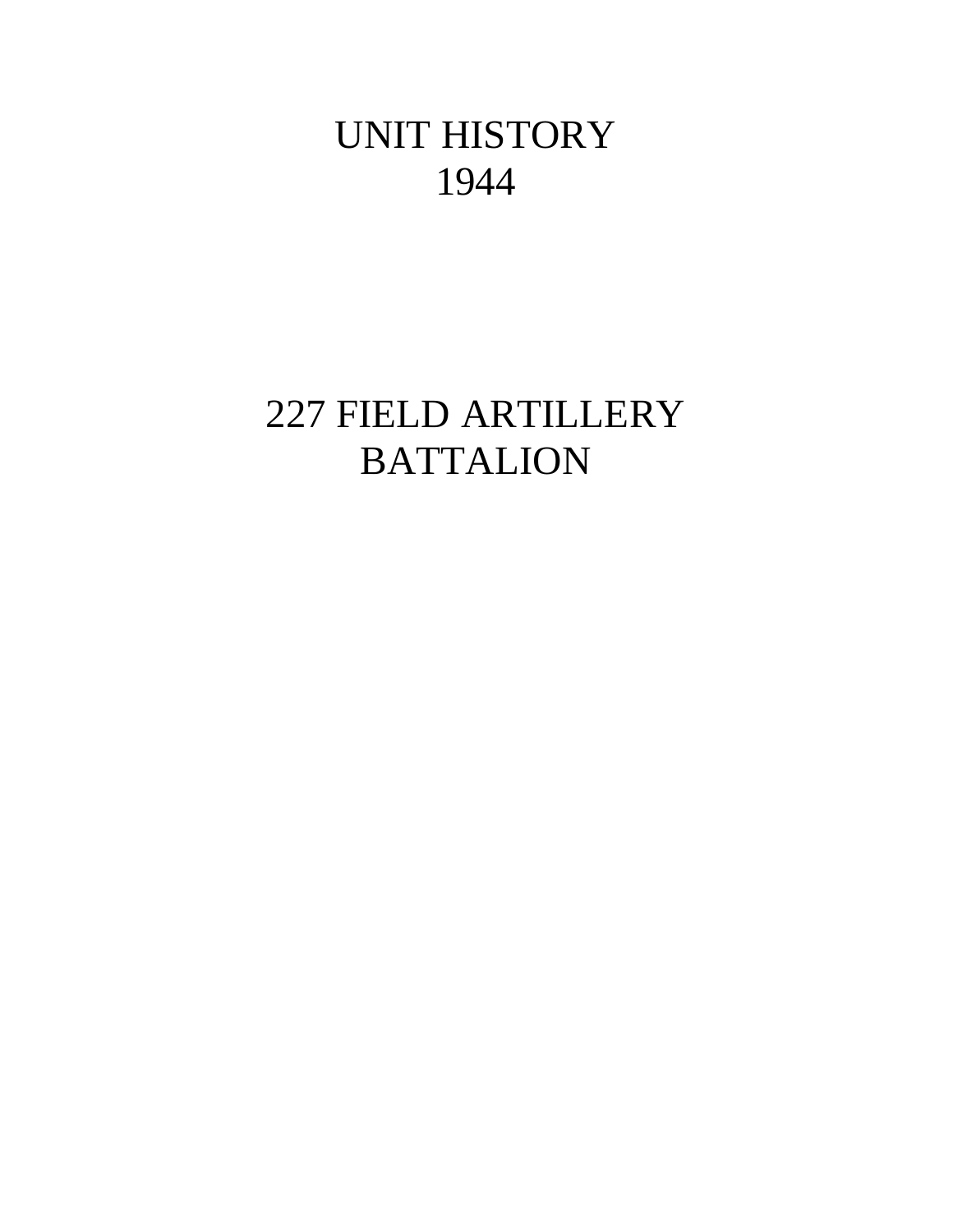$227^{\mathrm{TH}}$  FIELD ARTILLERY BATTALION A.P.O. 29, U.S. ARMY

# **CONTENTS**

A. NARRATIVE REPORT I. History of the  $227<sup>th</sup>$  Field Artillery Battalion for 1944

> B. PICTURES I. Pictures of 227<sup>th</sup> Field Artillery Battalion

C. MAPS I. Sketch showing positions occupied by 227<sup>th</sup> Field Artillery Battalion during 1944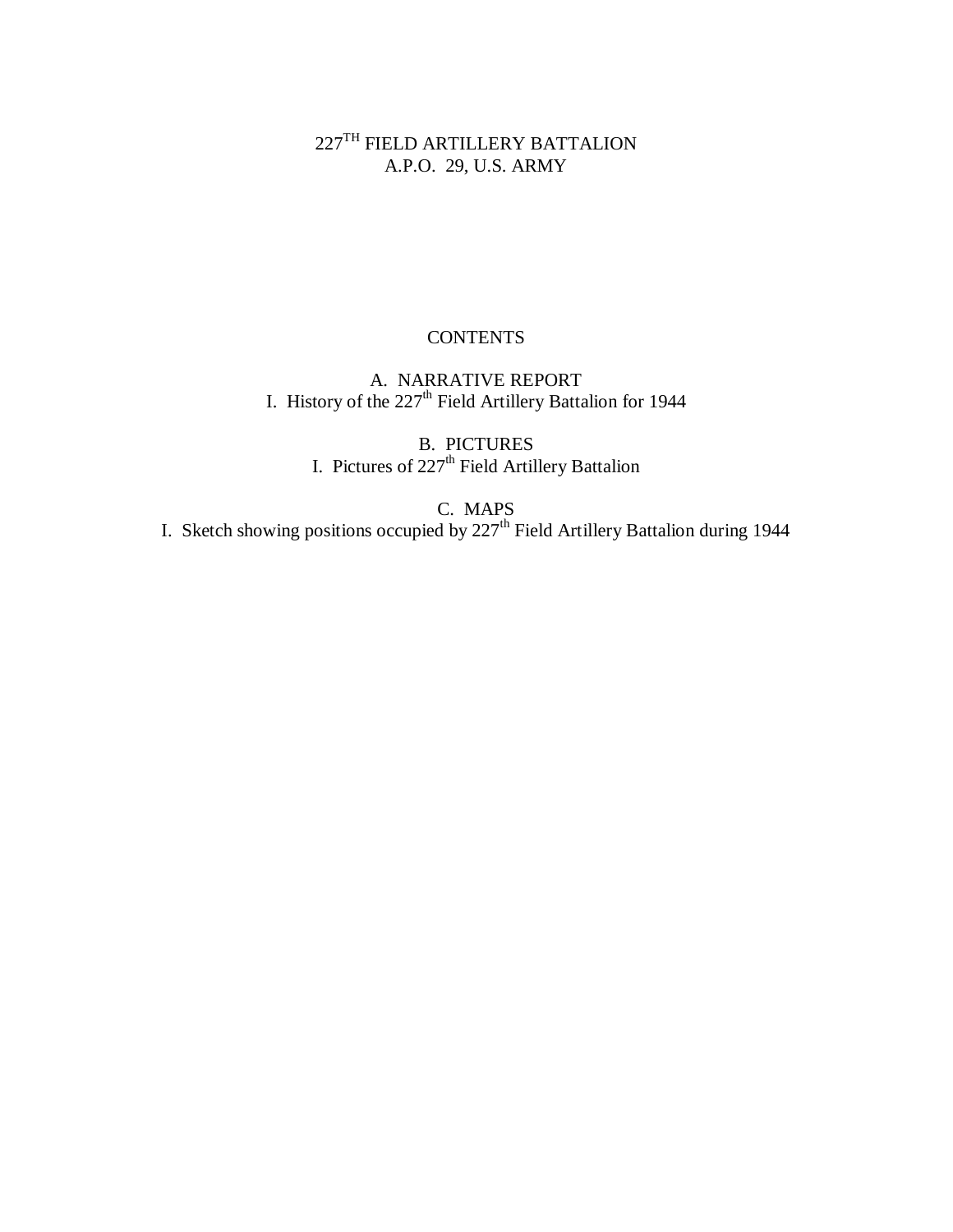During the year 1944 the following changes in grades allotted by Tables of Organization were made in the 227<sup>th</sup> Field Artillery Battalion.

1. Reduction of Basic Privates

 War Department letter subject "Reduction of Basic Privates in Tables of Organization Units" dated 7 June 1944, reduced the enlisted strength of the 227<sup>th</sup> Field Artillery Battalion a total of twenty-three (23) men. Losses in the various Batteries were as follows:

| Five (5) enlisted men  |
|------------------------|
| Five (5) enlisted men  |
| Five (5) enlisted men  |
| Five (5) enlisted men  |
| Three (3) enlisted men |
|                        |

2. Forward Observer Section

 European Theater of Operations letter, dated 7 June 1944, Subject "Forward Observer Sections in Light and Medium Artillery Battalions" authorized the increase of one (1) officer and two (2) enlisted men in the Headquarters Battery, 227<sup>th</sup> Field Artillery Battalion. Following are the designations:

One (1) First Lieutenant, Forward Observer One (1) Sargeant, Reconnaissance (744) One (1) Technician  $5<sup>th</sup>$  Grade, Radio Operator (776)

### III. Strength, Commissioned and Enlisted

1. On 1 January 1944

| <b>OFFICERS</b> | <b>WARRANT OFFICERS</b> | <b>ENLISTED MEN</b> |
|-----------------|-------------------------|---------------------|
|                 |                         | 70٢                 |

2. Net Increase or Decrease Each Month

| TOTAL STRENGTH |                          | <b>NET DECREASE</b> |            |          |    |            |    |                     |
|----------------|--------------------------|---------------------|------------|----------|----|------------|----|---------------------|
| <b>OFF</b>     | WO                       | EM                  | <b>OFF</b> | WO       | EM | <b>OFF</b> | WO | EM                  |
| 37             |                          | 609                 | 4          | $\theta$ | 38 |            |    |                     |
| 36             |                          | 601                 |            |          |    |            |    |                     |
| 37             | 2                        | 600                 |            |          |    |            |    |                     |
| 38             | 2                        | 595                 |            |          |    |            |    |                     |
| 35             | 2                        | 583                 | $\theta$   |          |    |            |    | 12                  |
| 31             | $\mathfrak{D}$           | 584                 |            |          |    |            |    |                     |
| 28             | $\mathfrak{D}$           | 582                 |            |          |    |            |    |                     |
| 26             | $\mathfrak{D}$           | 596                 | $\theta$   |          | 14 |            |    |                     |
| 26             | 2                        | 590                 |            |          |    |            |    |                     |
| 26             | $\overline{\mathcal{L}}$ | 577                 |            |          |    |            |    | 13                  |
| 29             | 2                        | 530                 |            |          |    |            |    | 47                  |
| 29             | າ                        | 505                 |            |          |    |            |    | 25                  |
|                |                          |                     |            |          |    |            |    | <b>NET INCREASE</b> |

3. On 31 December 1944

| OFFICERS | <b>WARRANT OFFICERS</b> | <b>ENLISTED MEN</b> |
|----------|-------------------------|---------------------|
| 70       |                         | JU.                 |

IV. Stations of Units or Parts Thereof: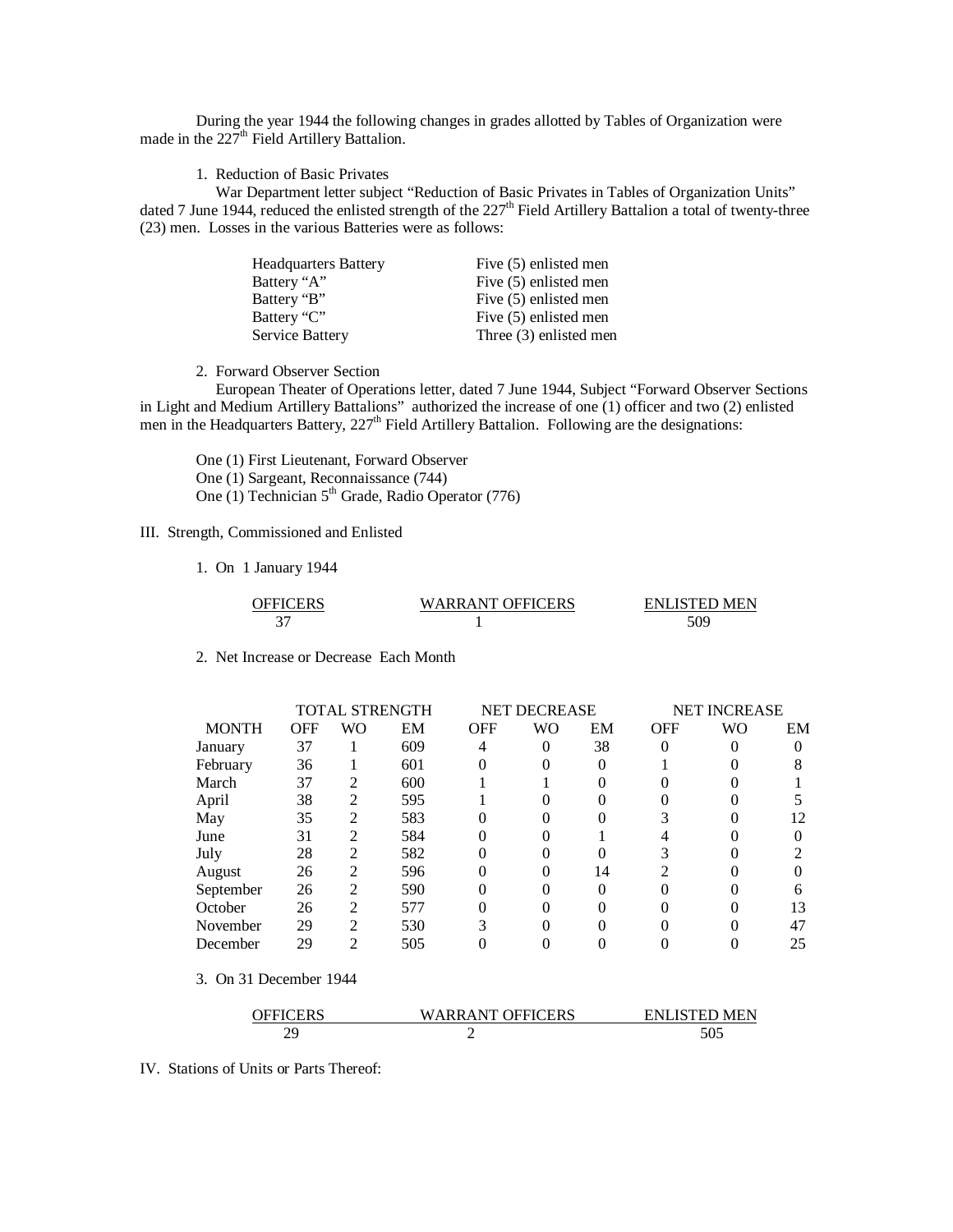1. The 227th Field Artillery Battalion, on 1 January 1944, was permanently stationed at the Showground Camp, Okehampton, Devon, England. The Battalion had occupied this camp since 30 May 1943.

2. On the 19 March 1944 the Battalion was ordered on a temporary change of station to Buckfastleigh, Devon, England to participate in the V Corps Artillery Firing Exercises.

3. The V Corps Artillery Firing Exercises were concluded on 24 March 1944 and the Battalion was ordered back to its permanent station at Okehampton, Devon, England.

4. The 227<sup>th</sup> Field Artillery Battalion was ordered to Marshalling areas and to participate in the invasion of the Continent of Europe. The following are the stations occupied by the Battalion until the landing on the beach in France.

a. On the  $15<sup>th</sup>$  of May 1944 the battalion was ordered to the Marshalling area in the vicinity of Truro, Cornwall, England to prepare for the invasion of the Continent of Europe.

b. On the 2d of June 1944 the  $227<sup>th</sup>$  Field Artillery Battalion was ordered to the Port of Embarkation at Falmouth, Cornwall, England. Upon arrival at the Port of Embarkation the Battalion was loaded on to LST's 292 and 497. One half of the Headquarters, and Headquarters Battery, Battery "A" and the ammunition section of Service Battery servicing Battery "A" were loaded on to LST 497. The other half of the Headquarters and Headquarters Battery, Battery "B", Battery "C", and the ammunition sections of Service Battery servicing Battery "B" and "C" were loaded on to LST 292.

5. The 227<sup>th</sup> Field Artillery Battalion remained on board LST 292 and LST 497 from 2 June 1944 until 8 June 1944 when all elements had debarked from the LST's. The Headquarters and elements of Headquarters Battery, Battery "B", and Battery "C" and Service Battery landed on Omaha Beach near St. Laurient, Normandy, France on 7 June 1944. The elements that had been left on board the LST's joined the Headquarters of the Battalion on 8 June 1944. The following positions were occupied by the  $227<sup>th</sup>$ Field Artillery Battalion during "The Battle of the Beaches."

 a. From 7 June 1944 to 8 June 1944 Vierville-sur-mere, Normandy, France (6391) sheet 6E/5 Isigny, France, scale 1/50000.

 b. From 8 June 1944 to 9 June 1944 Deux Jumeaux, Normandy, France (8090) sheet 6E/6 Isigny, France, scale 1/50000.

 c. From 9 June 1944 to 10 June 1944 St. Germain , Normandy, France (545880) sheet 6E/6 Isigny, France, scale 1/50000.

 d. From 10 June 1944 to 15 June 1944 La Hatainniere, Normandy, France (538817) sheet 6E/6 Isigny, France, scale 1/50000.

 e. From 15 June 1944 to 19 June 1944 L'Epinay Tesson, Normandy, France (577757) sheet 6F/2 St. Lo, France, scale 1/50000.

 f. From 19 June 1944 to 14 July 1944 Moon-sur-Elle, Normandy, France (538722) sheet 6F/2 St. Lo, France, scale 1/50000.

6. "The Battle of the Beaches" had been won. The  $227<sup>th</sup>$  Field Artillery Battalion occupied the following positions for "The Battle of St. Lo" France.

 a. From 14 July 1944 to 29 July 1944 Couvains Normandy, France (538722) sheet 6F/2 St. Lo, France, scale 1/50000.

7. "The Battle of St. Lo" having been won, "The Battle of Vire" was on. The 227<sup>th</sup> Field Artillery Battalion occupied the following positions during "The Battle of Vire."

 a. From 29 July 1944 to 1 August 1944 St. Samson-de-bon-Fosse, Normandy, France (555638) sheet 6F/2 St. Lo, France scale 1/50000.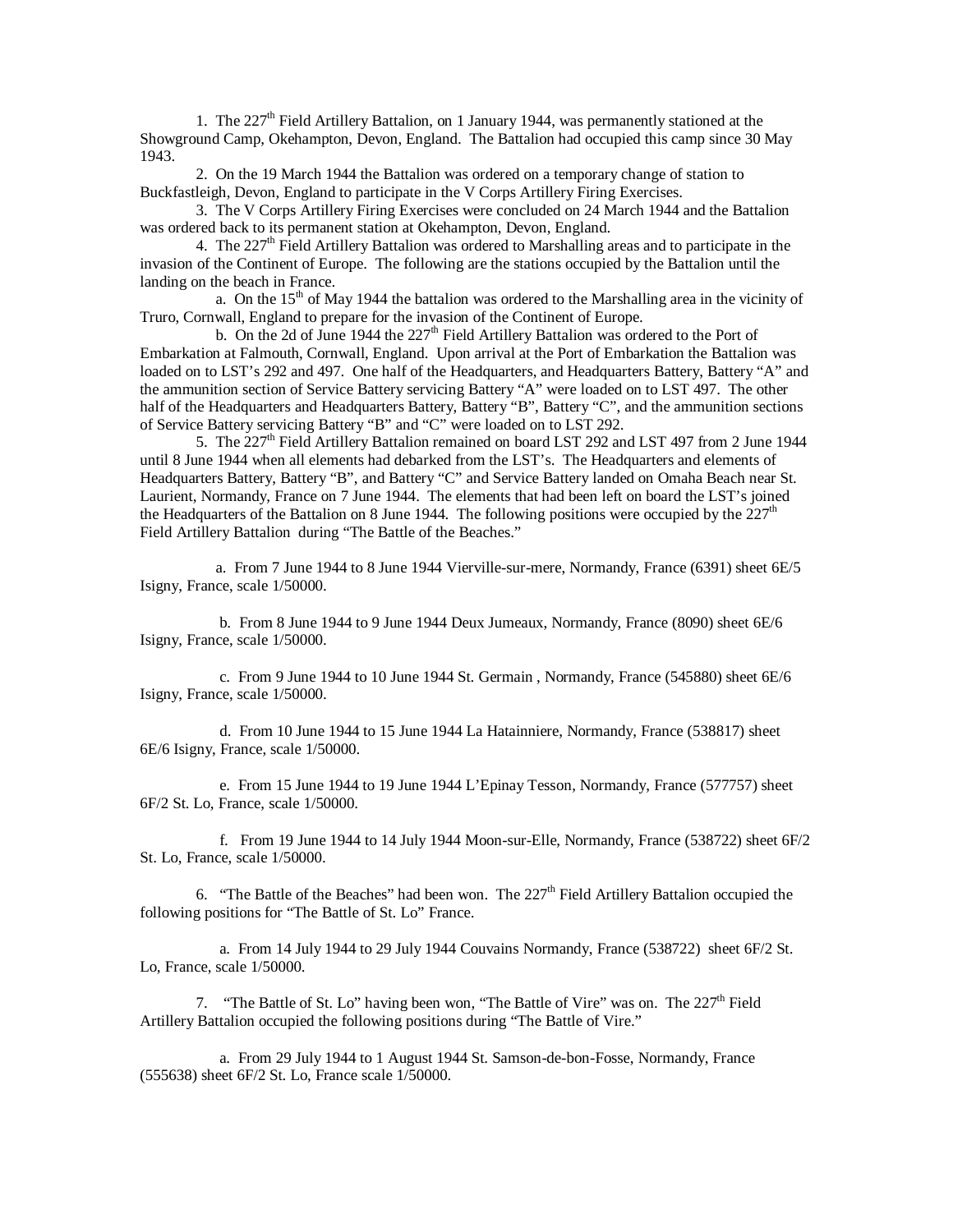b. From 1 August 1944 to 3 August 1944 Moyen, Normandy, France (457555) sheet 6F/4 Torigni-sur-Vire, France scale 1/50000.

 c. From 3 August 1944 to 4 August 1944 Couvets, Normandy, France (483503) sheet 6F/4 Torigni-sur-Vire, France scale 1/50000.

 d. From 4 August 1944 to 7 August 1944 Beaumaenil, Normandy, France (493430) sheet 6F/4 Torigni-sur-Vire, France scale 1/50000.

 e. From 7 August 1944 to 12 August 1944 LaPilliere, Normandy, France (554385) sheet 6F/6 Vire, France scale 1/50000.

 f. From 12 August 1944 to 14 August 1944 St. Germain de Tallevande, Normandy, France (632291) sheet 6F/6 Vire, France scale 1/50000.

 g. From 14 August 1944 to 15 August 1944 LaLande Vaumont, Normandy, France (699244) sheet 6F/2 Vire, France scale 1/50000.

 h. From 15 August 1944 to 23 August 1944 St. Jean de Bois, Normandy, France (684184) sheet 6G/2 Mortain, France scale 1/50000.

8. "The Battle of Vire" having been fought and won, "The Battle of Brest" became the next battle. The Battalion had to move from Normandy to Brittany to engage in this battle. It was in this position that the Battalion had its first rest period from 17 August 1944 to 21 August 1944. During this period all equipment was thoroughly checked and cleaned. The tubes on all Howitzers were retracted, vehicles were overhauled and cleaned, small arms thoroughly checked. All repairs and adjustments , where necessary, were made. On 22 August 1944 the  $227<sup>th</sup>$  Field Artillery Battalion began a road march to the Brittany Peninsula which was completed on 23 August 1944 after travelling a distance of two hundred and thirty (230) miles. Following are the positions occupied by the Battalion during "The Battle of Brest."

 a. From 23 August 1944 to 24 August 1944 Ploudalmezeau, Brittany, France (850150) sheet 2F/5 and 2G/1 St. Renan, France, scale 1/50000.

 b. From 24 August 1944 to 28 August 1944 Kergaourant, Brittany, France (932093) sheet 2G/2 Landerneau, France, scale 1/50000.

 c. From 28 August 1944 to 18 September 1944 St. Renan, Brittany, France (630042) sheet 2F/5 and 2G/1 St. Renan, France, scale 1/50000.

(1) Battery "C",  $227<sup>th</sup>$  Field Artillery Battalion was ordered into position at (823016) St. Renan, France sheet 2F/5 and 2G/1, scale 1/50000 on 31 August 1944. They were part of a task force organized for the reduction of the Le Conquet Peninsula.

(2) On 10 September 1944 Battery "C",  $227<sup>th</sup>$  Field Artillery Battalion rejoined the Battalion and occupied position at (938042) sheet 2F/5 and 2G/1, St. Renan, France, scale 1/50000.

 9. "The Battle of Brest" was over on 18 September 1944. The Battalion went into a rehabilitation period from 18 September 1944 to 25 September 1944. During this period all materiel was again checked and any necessary repairs made. The following position was occupied during this period.

 a. From 18 September 1944 to 25 September 1944 Kervan, Brittany, France (773988) sheet 2G/3 Le Conquet, France, scale 1/50000.

10. The 227<sup>th</sup> Field Artillery Battalion was ordered to march to Maastricht, Holland, a distance of sixhundred and ninety (690) miles. Following are the bivouac positions occupied on the march to Maastricht, Holland.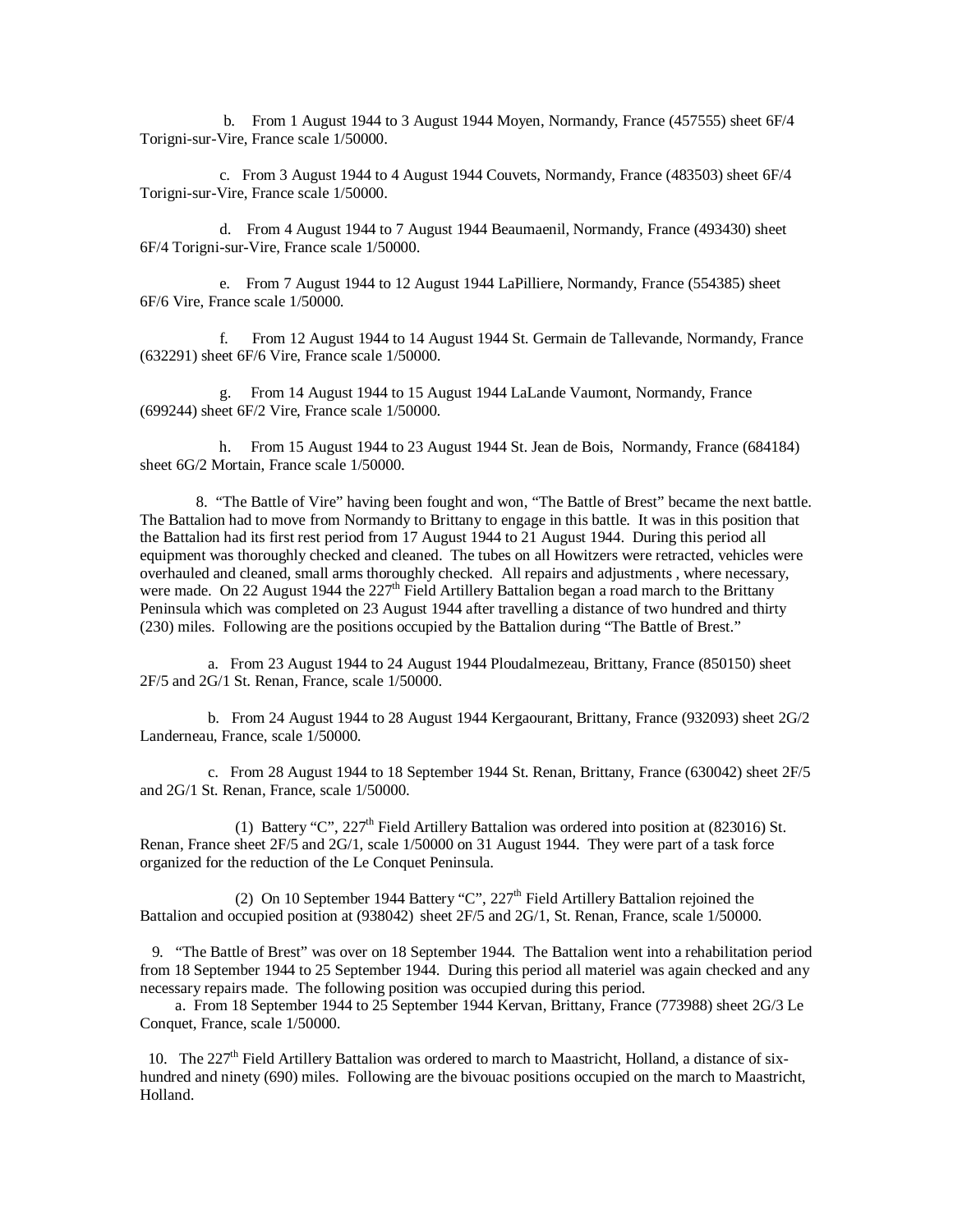a. 25 September 1944 in vicinity of Rennes, France

b. 26 September 1944 in vicinity of Chartres, France

c. 27 September 1944 in vicinity of St. Quentin, France

d. 28 September 1944 in vicinity of Maastricht, Holland (638497) sheet K9 Leige, Belgium, scale 1/100000.

11. The  $29<sup>th</sup>$  Infantry Division was given the task of cracking the Seigfried Line in Germany and the 227<sup>th</sup> Field Artillery Battalion was assigned the mission of general support of the Division. Following are the positions occupied during the assault on the Seigfried Line.

 a. From 29 September 1944 to 6 October 1944 Brunssum, Holland (773621) sheet K9 Leige, Belgium, scale 1/100000.

b. From 6 October 1944 to 6 November 1944 Neiderbusch, Germany, sheet R1 Koln, Germany, scale 1/100000.

c. From 6 November 1944 to 8 November 1944 Eigelshoven, Holland, sheet R1 Koln, Germany, scale 1/100000.

12. "The Battle of Julich" was the next challenge to the  $29<sup>th</sup>$  Infantry Division and the  $227<sup>th</sup>$  Field Artillery battalion was again in general support. The following positions were occupied by the Battalion in "The Battle of Julich."

a. From 8 November 1944 to 19 November 1944 Floes, Germany (864588) sheet R1, Koln, Germany, scale 1/100000.

b. From 19 November 1944 to 22 November 1944 Oidtweiler, Germany (912562) sheet R1, Koln, Germany, scale 1/100000.

c. From 22 November 1944 to 22 December 1944 Durboslar, Germany (960573) sheet 5003 Linnich, Germany, scale 1/25000.

d. From 22 December 1944 thru 31 December 1944 Obermerz, Germany (956540) sheet 5103, Eschweiler, Germany, scale 1/25000.

The following changes of station pertain only to Service Battery,  $227<sup>th</sup>$  Field Artillery Battalion. The Service Battery, less the Train, did not from a part of the assault force. Since landing on the continent the Service Battery has always been in position behind a barrier line established by the Division.

13. The following changes of station were made by Service Battery, 227<sup>th</sup> Field Artillery Battalion in preparation for their landing on the Continent of Europe.

a. From 17 May 1944 to 22 May 1944 Walker Lines Camp, Bodmin, Cornwall, England.

b. From 22 May 1944 to 31 May 1944 Mudeford, Mants, England.

c. From 31 May 1944 to 12 June 1944 Christchurch Barracks, Mants, England

d. From 12 June 1944 to 14 June 1944 Marshalling area, vicinity of Romney, Mants, England.

14. On the 14 June 1944 the Service Battery, 227<sup>th</sup> Field Artillery Battalion left the Marshalling area for Southhampton Docks, England where they boarded MT-72 (SS Pearl Harbor.) They crossed the English Channel in MT-72 (SS Pearl Harbor) and arrived at Omaha Beach near Vierville-sur-Mere, Normandy, France, on 17 June 1944. The following changes of station were made by Service Battery after their landing on the Continent of Europe during "The Battle of the Beaches."

a. From 17 June 1944 to 19 June 1944 L'Epinay Tesson, Normandy, France (5775) sheet 6F/2 St. Lo, France, scale 1/50000.

[next paragraph starts with (18.) there was nothing missing in between –the clerk must have been distracted and perhaps read a 5 as an 8- D.L.]

 18. "The Battle of the Beaches" having been won, "The Battle of St. Lo" was ahead. The following changes of station were made during "The Battle of St. Lo."

a. From 19 June 1944 to 27 July 1944 Moon-sur-Elle, Normandy, France (5371) sheet 6F/2 St. Lo, France, scale 1/50000.

b. From 27 July 1944 to 29 July 1944 Couvains, Normandy, France, (5368) sheet 6F/2 St. Lo, France, scale 1/50000.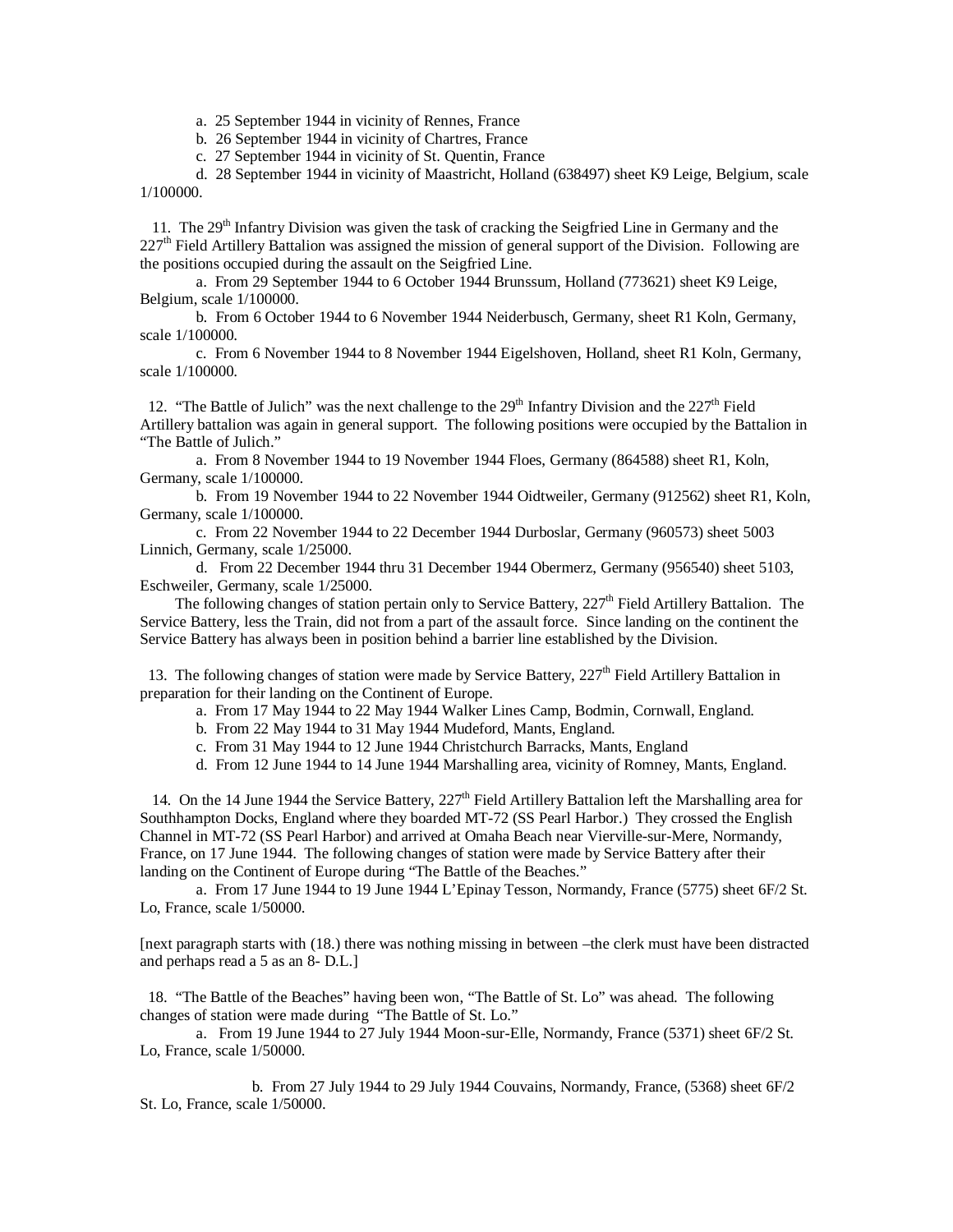19. "The Battle of St. Lo" being won, "The Battle of Vire" was next on the list. The following changes of Station were made by Service Battery, 227<sup>th</sup> Field Artillery Battalion during "The Battle of Vire."

a. From 29 July 1944 to 3 August 1944 St. Samson-de-Bon-Fosse, Normandy, France (4555) sheet 6F/4 Torigni-sur-Vire, France, scale 1/50000.

b. From 3 August 1944 to 5 August 1944 La Provosti, Normandy, France (5046) sheet 6F/4 Torigni-sur-Vire, France, scale 1/50000.

c. From 5 August 1944 to 8 August 1944 Pont Foray, Normandy, France (5242) sheet 6F/4 Torigni-sur-Vire, France, scale 1/50000.

d. From 8 August 1944 to 12 August 1944 La Coniere, Normandy, France (5539) sheet 6F/6 Vire, France, scale 1/50000.

e. From 12 August 1944 to 15 August 1944 Meanil-Robert, Normandy, France, (5936) sheet 6F/6 Vire, France, scale 1/50000.

f. From 15 August 1944 to 17 August 1944 La Lande-Vaumont, Normandy, France (6424) sheet 6F/6 Vire, France, scale 1/50000.

g. From 17 August 1944 to 22 August 1944 St. Jean des-Bois, Normandy, France (6918) sheet 6G/2 Mortain, France scale 1/50000.

 20. "The Battle of Vire" was won. Next was "The Battle of Brest." The following changes of station were made by Service Battery, 227<sup>th</sup> Field Artillery Battalion during "The Battle of Brest."

a. From 22 August 1944 to 23 August 1944 en-route to Brittany Peninsula from Normandy.

b. From 23 August 1944 to 4 September 1944 Ploudalmazeau, Brittany, France (850158) sheet 2F/5 and 2G/1 St. Renan, France, scale 1/50000.

c. From 9 September 1944 to 19 September 1944 Lannivane, Brittany, France (6409) sheet 2F/5 and 2G/1 St. Renan, France, scale 1/50000.

d. 19 September 1944 to 25 September 1944 LeConquet, Brittany, France (7608) sheet 2G/3 Le Conquet, France, scale 1/50000.

 21. "The Battle of Brest" was over. A rehabilitation period from 19 September 1944 to 25 September 1944 was in order. During this period all vehicles and small arms were thoroughly checked and repairs made where necessary. A march of six-hundred and ninety miles (690) was ordered to Maastricht, Holland, preparations for the march were made. The following bivouac positions were occupied by Service Battery,  $227^{\text{th}}$  Field Artillery Battalion, on the march from Le Conquet, Brittany, France to Maastricht, Holland.

a. 25 September 1944 in vicinity of Rennes, France.

b. 26 September 1944 in vicinity of Chartres, France.

c. 27 September 1944 in vicinity of St. Quentin, France.

d. 28 September 1944 in vicinity of Maastricht, Holland (638497) sheet K9 Liege, Belgium, scale 1/100000.

22. The 29<sup>th</sup> Infantry Division was given the mission of cracking the Siegfried Line into Germany. The following changes of station were made by Service Battery, 227<sup>th</sup> Field Artillery Battalion on this mission.

a. From 23 September 1944 to 30 September 1944 Margate, Holland (638497) sheet K9 Liege, Belgium, scale 1/100000.

b. From 30 September 1944 to 10 November 1944 Heerlen, Holland (7457) sheet K9 Liege, Belgium, scale 1/100000.

23. "The Battle of Julich" resulted. Following are the positions occupied by Service Battery,  $227<sup>th</sup>$  Field Artillery Battalion in "The Battle of Julich."

a. From 10 November 1944 to 22 November 1944 Shaesberg, Holland (8055) sheet R1 Koln, Germany, scale 1/100000.

b. From 22 November 1944 to 24 November 1944 Oidtweiler, Germany (9156) sheet R1, Koln, Germany, scale 1/100000.

c. From 24 November 1944 thru 31 December 1944 Alsdorf, Germany (8854) sheet 5102, Herzogenrath, Germany scale 1/25000.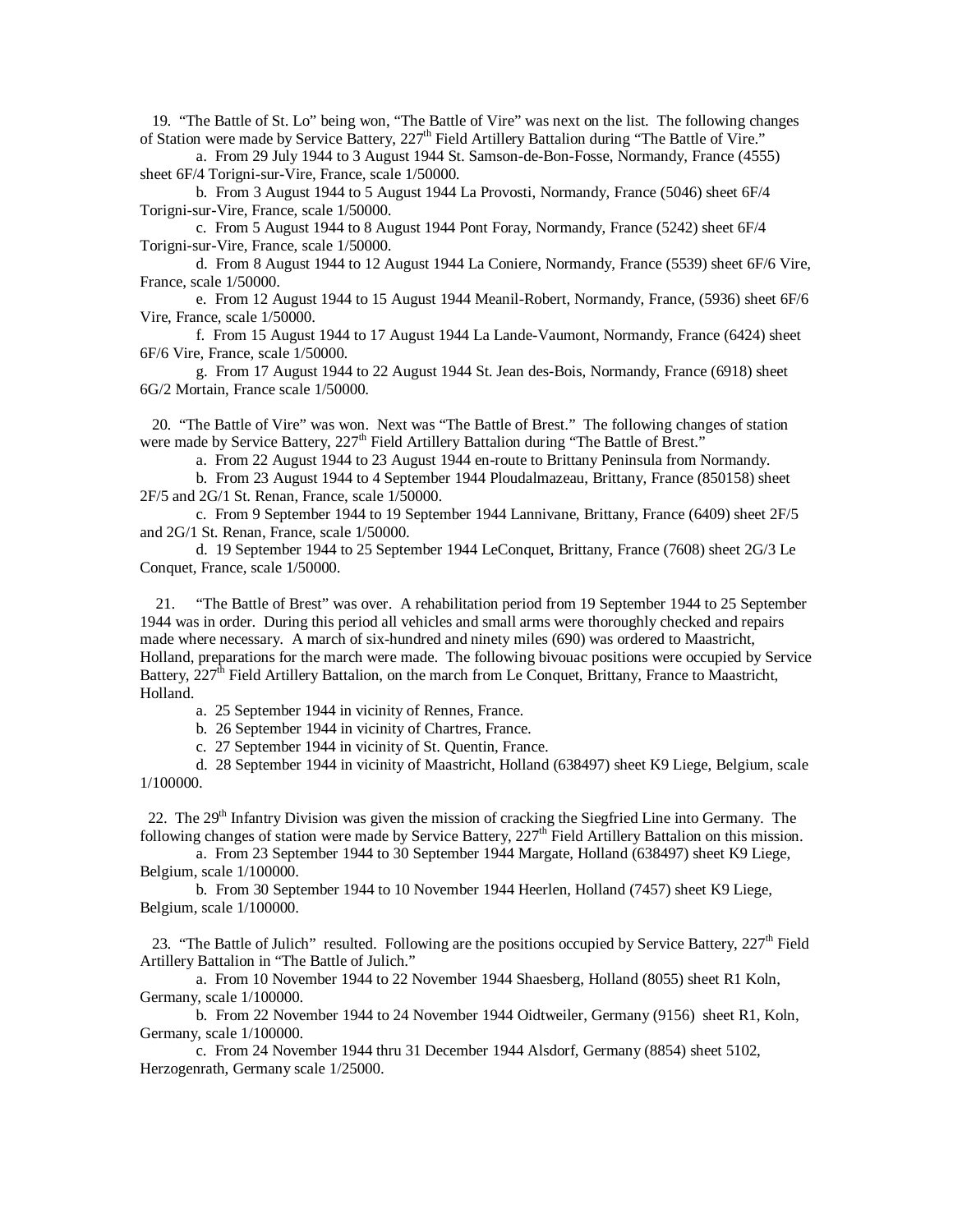The following changes of station pertain only to the Personnel Section,  $227<sup>th</sup>$  Field Artillery Battalion. The Personnel Section was placed on Detached Service to the Adjutant General, 29<sup>th</sup> Infantry Division on 15 May 1944. Since that date the Personnel Section has remained with the Adjutant General, in the 29<sup>th</sup> Infantry Division Administration Center.

24. The following changes of station were made by the Personnel Section,  $227<sup>th</sup>$  Field Artillery Battalion in preparation for their landing on the Continent of Europe.

- a. From 17 May 1944 to 22 May 1944 Walker Lines Camp, Bodmin, Cornwall, England.
- b. From 22 May 1944 to 10 June 1944 Broughty Ferry, Boscombe, Hants, England.
- c. From 10 June 1944 to 12 June 1944 Christchurch Barracks, Hants, England.
- d. From 12 June 1944 to 14 June 1944 Marshalling area, Romsey, Hants, England.

25. The Personnel Section, 227<sup>th</sup> Field Artillery Battalion left the Marshalling area on 14 June 1944 and arrived at Southhampton Docks, Nants, England and boarded MT-75 (SS David Starr Jordan) until 17 June 1944 when they landed on Omaha Beach at Vierville-surMere, France.

 The following changes of station were made by the Personnel Section during "The Battle of the Beaches."

a. From 17 June 1944 to 18 June 1944 Vierville-sur-Mere, Normandy, France.

b. From 18 June 1944 to 17 July 1944 Voilly, Normandy, France (5391) sheet 6F/6 Isigny, France, scale 1/50000.

26. The following changes of station were made by the Personnel Section,  $227<sup>th</sup>$  Field Artillery Battalion during "The Battle of St. Lo" and "The Battle of Vire."

a. From 17 July 1944 to 4 August 1944 L'Epinay Tesson, Normandy, France (5775) sheet 6F/2 St. Lo, France, scale 1/50000.

b. From 4 August 1944 to 10 August 1944 St. Samson-de-Bon-Fosse, Normandy, France (4755) sheet 6F/4 Torigni-sur-Vire, France scale 1/50000.

c. From 10 August 1944 to 17 August 1944 La Fosse, Normandy, France (5142) sheet 6F/4 Torigni-sur-Vire, France, scale 1/50000.

d. From 17 August 1944 to 25 August 1944 La Freane Poret, Normandy, France (6517) sheet 6G/2 Mortain, France, scale 1/50000.

27. The following changes of station were made by the Personnel Section,  $227<sup>th</sup>$  Field Artillery Battalion during "The Battle of Brest."

a. From 25 August 1944 to 26 August 1944 Huslgoat, Brittany, France.

b. From 26 August 1944 to 28 August 1944 Ploudalmezeau, Brittany, France (8816) sheet 2F/5 and 2G/1 St. Renan, France, scale 1/50000.

c. From 28 August 1944 to 3 September 1944 Ploguise, Brittany, France, (8915) sheet 2G/2 Landerneau, France, scale 1/50000.

d. From 3 September 1944 to 23 September 1944 Brescanvel, Brittany, France (8009) sheet 2F/5 and 2G/1 St. Renan, France, scale 1/50000.

e. From 23 September 1944 to 25 September 1944 Landernau, Brittany, France.

 28. The Personnel Section left Landernau, France on 25 September 1944 and travelled to Maastricht, Holland by rail. The following changes of station were made by the Personnel Section during the assault on the Siegfried Line and "The Battle of Julich."

a. From 25 September 1944 to 29 September 1944 enroute to Maastricht, Holland by rail.

b. From 29 September 1944 to 13 October 1944 Maastricht, Holland (5551) sheet K9 Liege, Belgium, scale 1/10000.

c. From 13 October 1944 to 2 December 1944 Treebek, Holland (7461) sheet K9 Liege, Belgium, scale 1/100000.

d. From 2 December 1944 thru December 31 1944 Herzogenrath, Germany (8854) sheet K1, Koln, Germany, scale 1/10000.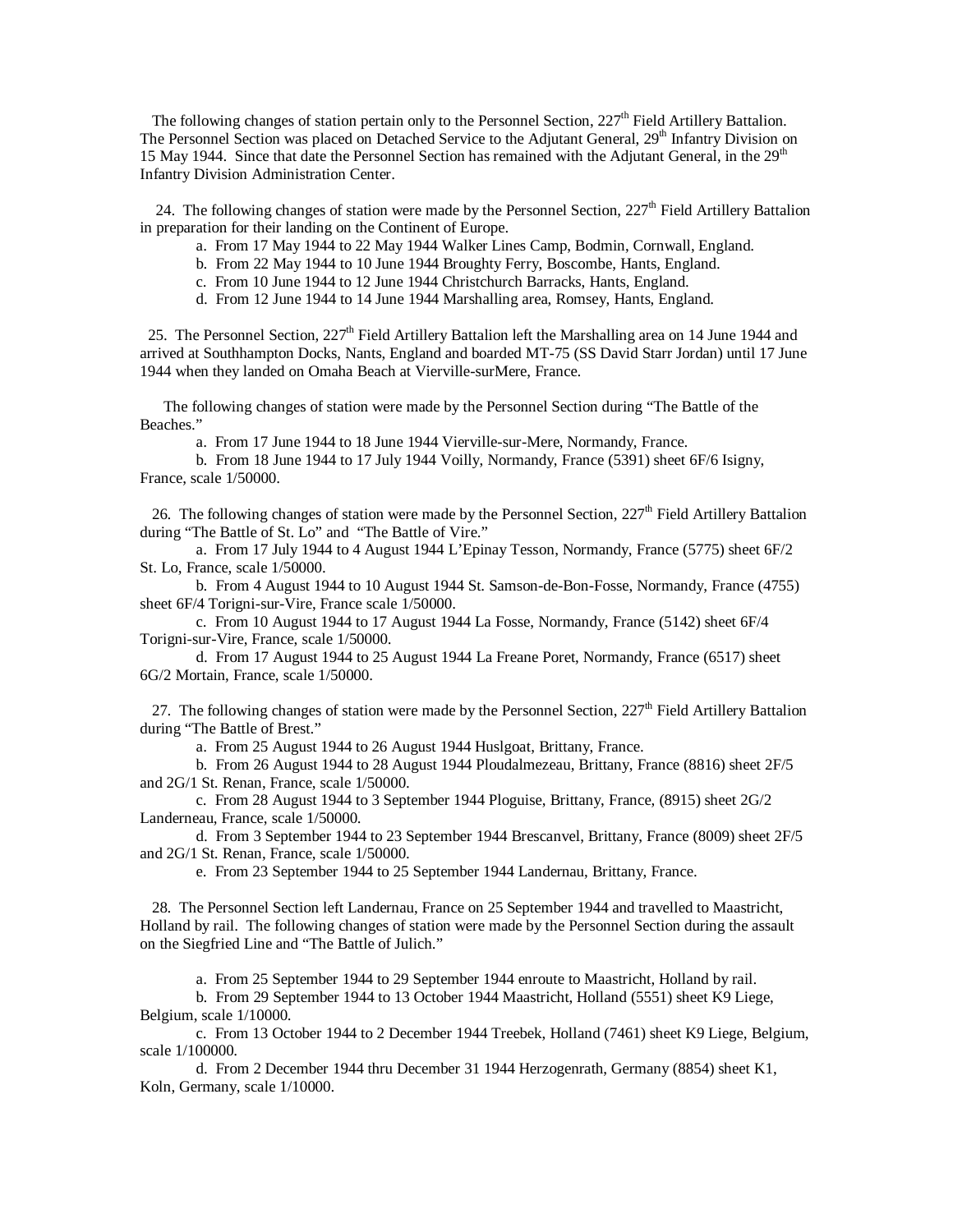### V. MARCHES (LONG MARCHES ONLY)

The  $227<sup>th</sup>$  Field Artillery Battalion made two (2) long marches during the year 1944.

1. The first long march of the  $227<sup>th</sup>$  Field Artillery Battalion was made on 22-23 August 1944. "The Battle of Vire" had been won and the  $29<sup>th</sup>$  Infantry Division was assigned the mission of the reduction of Fortress Brest, Brittany, France. When these orders were received the  $227<sup>th</sup>$  Field Artillery Battalion was in position at St. Jean de Bois, Normandy, France. The Battalion was divided into five (5) march units for the march. The march was begun about 1600 hours 22 August 1944 and completed about 1700 hours 23 August 1944. The night of 22-23 August 1944 was one of the blackest nights that the Battalion has ever had to march in. It began raining about 1800 hours 22 August 1944 and continued to rain until about 0700 hours 23 August 1944. The march had to be made in complete blackout. The march was successfully completed. A distance of about two-hundred and thirty (230) miles had been travelled. At this time this was the longest march the Battalion had ever made with the M-5 tractor.

2. The second long march of the 227<sup>th</sup> Field Artillery Battalion was made on 25 September 1944 to 28 September 1944. "The Battle of Brest" had been fought and won. The  $29<sup>th</sup>$  Infantry Division was ordered to Maastricht, Holland to continue the defeat of Germany. The Battalion was in position at La Conquet, Brittany, France when this order was received. It was a distance of about six hundred and ninety (690) miles to Maastricht, Holland. Preparations were made for the march. The Battalion was divided into five (5) march units for the march. Bivouac areas were established near the following cities: Rennes, Chartres and St. Quentin, France. The roads that the Battalion travelled over were all in good shape. The weather purposely remained good for the march. During this march mechanical trouble developed with the M-5 tractor. The tractors were all equipped with steel treads, and the heat generated from the steel on hard surfaces caused the rubber on the boogie wheels to come off and caused the pivot shaft to freeze, throwing all the weight onto the shaft bearing. Through the efforts of the officers and men of the Battalion every tractor was brought through the march. It is well to note that not a single vehicle fell out on this march of six-hundred and ninety (690) miles because of lack of first echelon maintenance.

### VI. CAMPAIGNS

The  $227<sup>th</sup>$  Field Artillery Battalion has participated in three (3) campaigns during the year 1944. These campaigns are as follows:

1. Campaign of Normandy – 8 June 1944 to 24 July 1944.

 a. This campaign was for the purpose of securing the beach-head and to provide a base for future operations against the German Army.

 b. Authority for this campaign is contained in Letter Headquarters European Theater of Operations, AG 200.6 GA Subject "Battle Participation Awards –Normandy (Number 1)" dated 16 November 1944.

2. Campaign of "Northern France – 25 July 1944 to 14 September 1944.

 a. This campaign was fought for the purpose of destroying the German Army and to drive the German Army out of France.

 b. Authority for this campaign is contained in Letter Headquarters European Theater of Operations AG 200.6 Op GA Subject "Battle Participation Awards – Northern France Campaign (Number 1)" dated 1 December 1944.

3. Campaign of Germany – 15 September 1944 to ----

- a. This campaign is being fought to force the unconditional surrender of Germany.
- b. The authority for this campaign is provisional pending War Department authority.

### VII. BATTLES

The  $227<sup>th</sup>$  Field Artillery Battalion has participated in five (5) battles during the year 1944. They are listed as follows: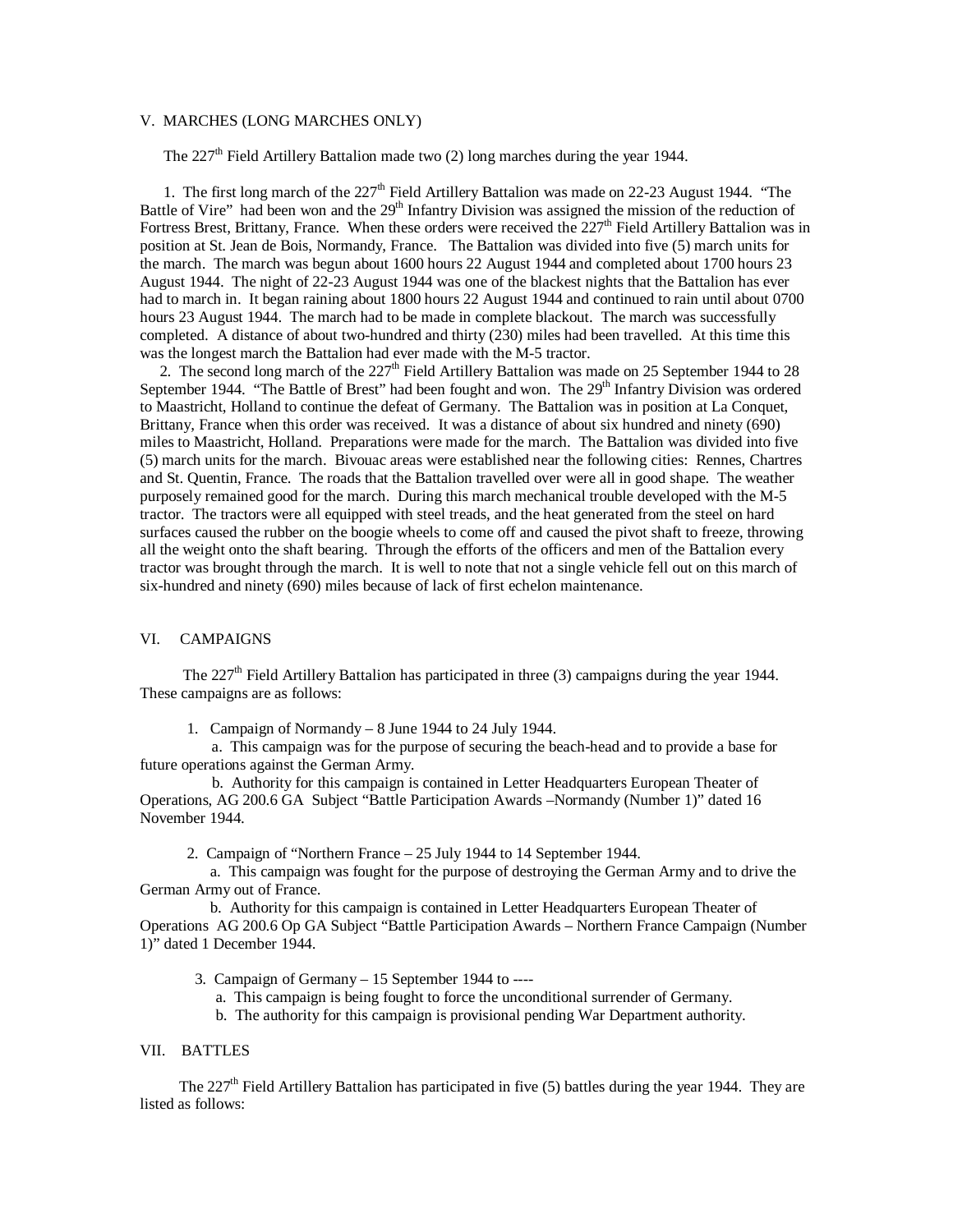1. The Battle of the Beaches

a. This battle took place from the beach at Vierville-sur-Mere, Normandy, France to north of St. Lo, Normandy, France.

- b. The Battle of the Beaches began on 6 June 1944 and ended on 8 July 1944.
- c. The Battle of the Beaches was fought as a part of the Campaign of Normandy.
- d. Elements of the following forces were engaged during the Battle of the Beaches.
	- (1)  $352<sup>nd</sup>$  Infantry Division
- (2) 343rd Infantry Division
- e. A total of seventy-two (72) prisoners were taken by the Battlaion during "The Battle of the

Beaches." The Battalion had been assigned the mission of general support of the Division for this Battle. The mission was successfully completed.

- 2. The Battle of St. Lo.
	- a. The Battle of St. Lo took place in the vicinity of and in St. Lo, France.
	- b. The Battle of St. Lo began on 9 July 1944 and ended on 20 July 1944.
	- c. The Battle of St. Lo was fought as a part of the Campaign of Normandy.
	- d. Elements of the following forces were engaged by the Battalion during the Battle of St. Lo: (1)  $352<sup>nd</sup>$  Infantry Division
		- (2)  $343^{\text{rd}}$  Infantry Division
		- (3)  $17<sup>th</sup>$  SS Panzer Division
		- (4)  $30<sup>th</sup>$  Schnelle Brigade
		- (5)  $8<sup>th</sup>$  Paratroop Regiment
		- (6)  $9<sup>th</sup> Paratroop Regiment$

e. The mission of the  $227<sup>th</sup>$  Field Artillery Battalion during the Battle of St. Lo was general support of the  $29<sup>th</sup>$  Infantry Division. This mission was successfully completed.

- 3. The Battle of Vire
	- a. The Battle of Vire took place south of St. Lo, France and in the vicinity of Vire, France.
	- b. The Battle of Vire began on 28 July 1944 and ended 6 August 1944.
	- c. The Battle of Vire was fought as a part of the Campaign of Northern France.
	- d. Elements of the following forces were engaged in the Battle of Vire.
		- (1)  $84^{\text{th}}$  Infantry Division
		- (2)  $275<sup>th</sup>$  Infantry Division
		- (3)  $331<sup>st</sup>$  Infantry Division
		- $(4)$  352<sup>nd</sup> Infantry Division
		- (5) 353rd Infantry Division
		- $(6)$  363<sup>rd</sup> Infantry Division
		- (7)  $17<sup>th</sup>$  SS Panzer Division
		- (8)  $116<sup>th</sup>$  Panzer Division
		- $(9)$  3<sup>rd</sup> Paratroop Division
		- (10) 2nd SS Panzer Division
		- (11)  $130<sup>th</sup>$  Panzer Lehr Division
		- $(12)$  30<sup>th</sup> Schnelle Brigade

e. The mission of the  $227<sup>th</sup>$  Field Artillery Battalion during the Battle of Vire was general support of the 29<sup>th</sup> Infantry Division. This mission was successfully completed.

- 4. The Battle of Brest
	- a. The Battle of Brest took place in Brittany, at Brest, France.
	- b. The Battle of Brest began on 25 August 1944 and ended on 18 September 1944.
	- c. The Battle of Brest was fought as part of the Campaign of Northern France.
	- d. Elements of the following forces were engaged by the Battalion during the Battle of Brest. (1)  $2<sup>nd</sup>$  Paratroop Division
		- (2)  $266<sup>th</sup>$  Infantry Division
		- (3) 343rd Infantry Division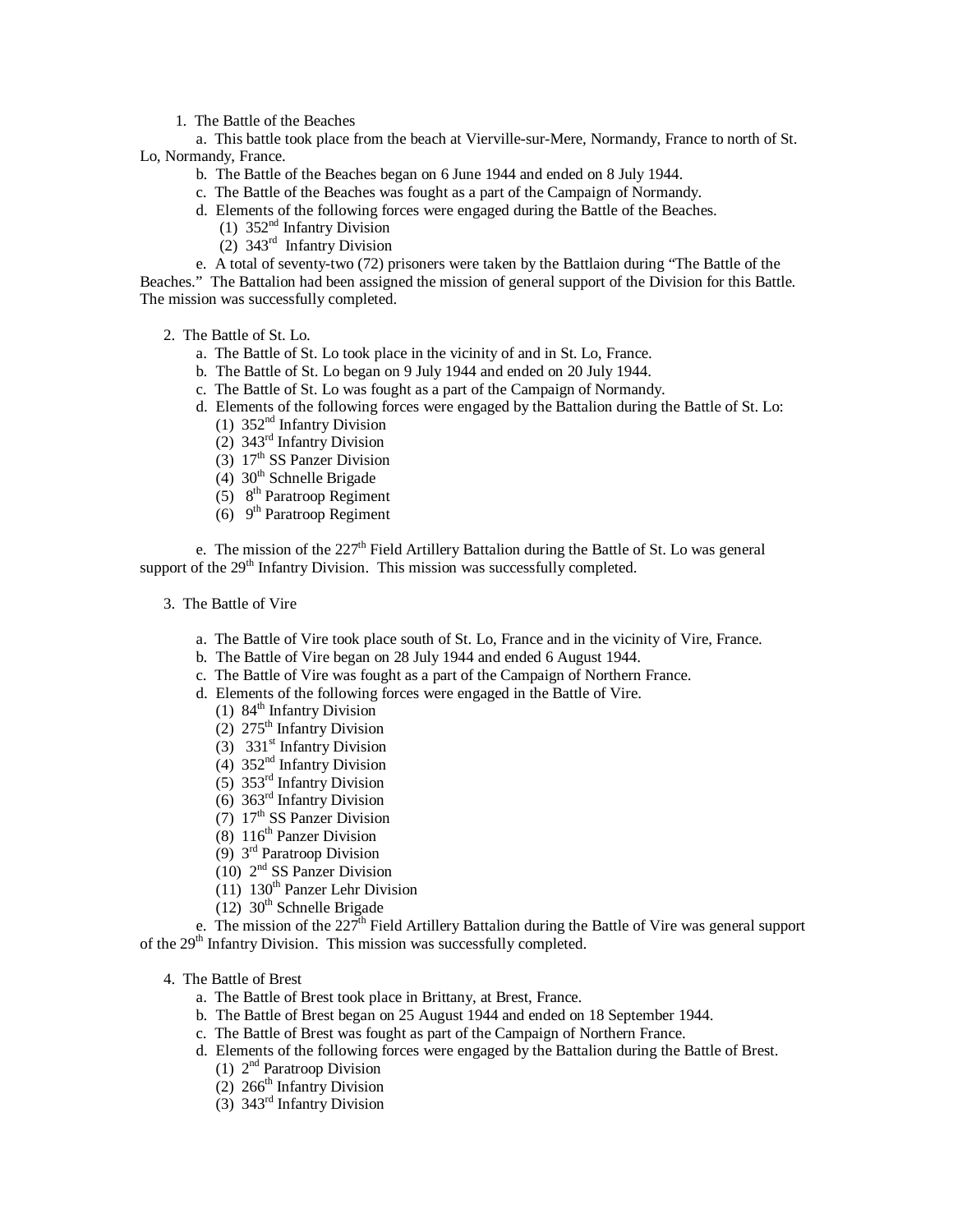- (4) 207 Barrage Balloon Battalion
- (5)  $1161<sup>st</sup>$  GHQ Artillery Battalion

(6) 1162<sup>nd</sup> GHQ Artillery Battalion

- (7) 1163rd GHQ Artillery Battalion
- $(8)$  6<sup>th</sup> Mine Sweeper Flotilla
	- (9)  $40<sup>th</sup>$  Mine Sweeper Flotilla
	- (10)  $1<sup>st</sup>$  U-Boat Flotilla
	- $(11)$  7<sup>th</sup> U-Boat Flotilla
	- $(12)$  9<sup>th</sup> U-Boat Flotilla
	- (13)  $3<sup>rd</sup>$  Naval AA Brigade
	- (14) XXV Fortress Base Battalion

e. The mission of the  $227<sup>th</sup>$  Field Artillery Battalion was general support of the  $29<sup>th</sup>$  Infantry Division, during the Battle of Brest. This mission was successfully accomplished.

### 8. The Battle of Julich

- a. The Battle of Julich is being fought through the Siegfried Line, to the city of Julich, Germany.
- b. The Battle of Julich began on 16 November and is still in progress.
- c. The Battle of Julich is being fought as part of the campaign of Germany.
- d. Elements of the following forces have been engaged up to the present date in the Battle of

Julich:

- (1) 363rd Volksgrenadier Division
- (2)  $246<sup>th</sup> Volksgrenadier Division$
- (3)  $12^{th}$  Infantry Division
- (4) 183rd Infantry Division
- $(5)$  246<sup>th</sup> Infantry Division
- (6)  $304<sup>th</sup>$  Infantry Division
- $(7)$  340<sup>th</sup> Infantry Division
- (8) 3rd Panzer Grenadier Division
- (9)  $116<sup>th</sup>$  Panzer Grenadier Division

e. The mission of the  $227<sup>th</sup>$  Field Artillery Battalion is general support of the  $29<sup>th</sup>$  Infantry Division during the Battle of Julich. The mission is successfully being completed.

### VIII. COMMANDING OFFICERS

The 227<sup>th</sup> Field Artillery Battalion was commanded by Lt. Colonel Neal W. Harper in all engagements. Following are the Commanding Officers of the Batteries of the Battlion:

1. Headquarters Battery –commanded by Captain Martin Kulesa, during all engagements form the landing on the Beach at Vierville-sur-Mere, France on 8 June 1944 until he was killed in action during the Battle of Brest on 31 August 1944. First Lieutenanct Robert M. Godber took command of Headquarters Battery on 1 September 1944 and has commanded thru all battles from that date.

2. Battery "A" – Commanded by Captain Doyle E. Conrad during all engagements from the landing on the Beach at Vierville-sur-Mere, France on 8 June 1944 until he was killed in action during the Battle of Brest on 31 August 1944. Captain George F. Weidl took command of Battery "A" on 1 September 1944 and has commanded thru all battles from that date.

3. Battery "B" – Commanded by George F. Weidl during all engagements from the landing on the Beach at Vierville-sur-Mere, France on June 7 1944 until he was relieved on 17 July 1944 and assigned to the Battalion Staff. Captain Walter J. Rakow took command on 17 July 1944 of Battery "B", and has commanded thru all engagements from that date.

4. Battery "C" - Commanded by Captain Charles G. Ward during all engagements from the landing on the Beach at Vierville-sur-Mere, France on 7 June 1944 until he was evacuated as a casualty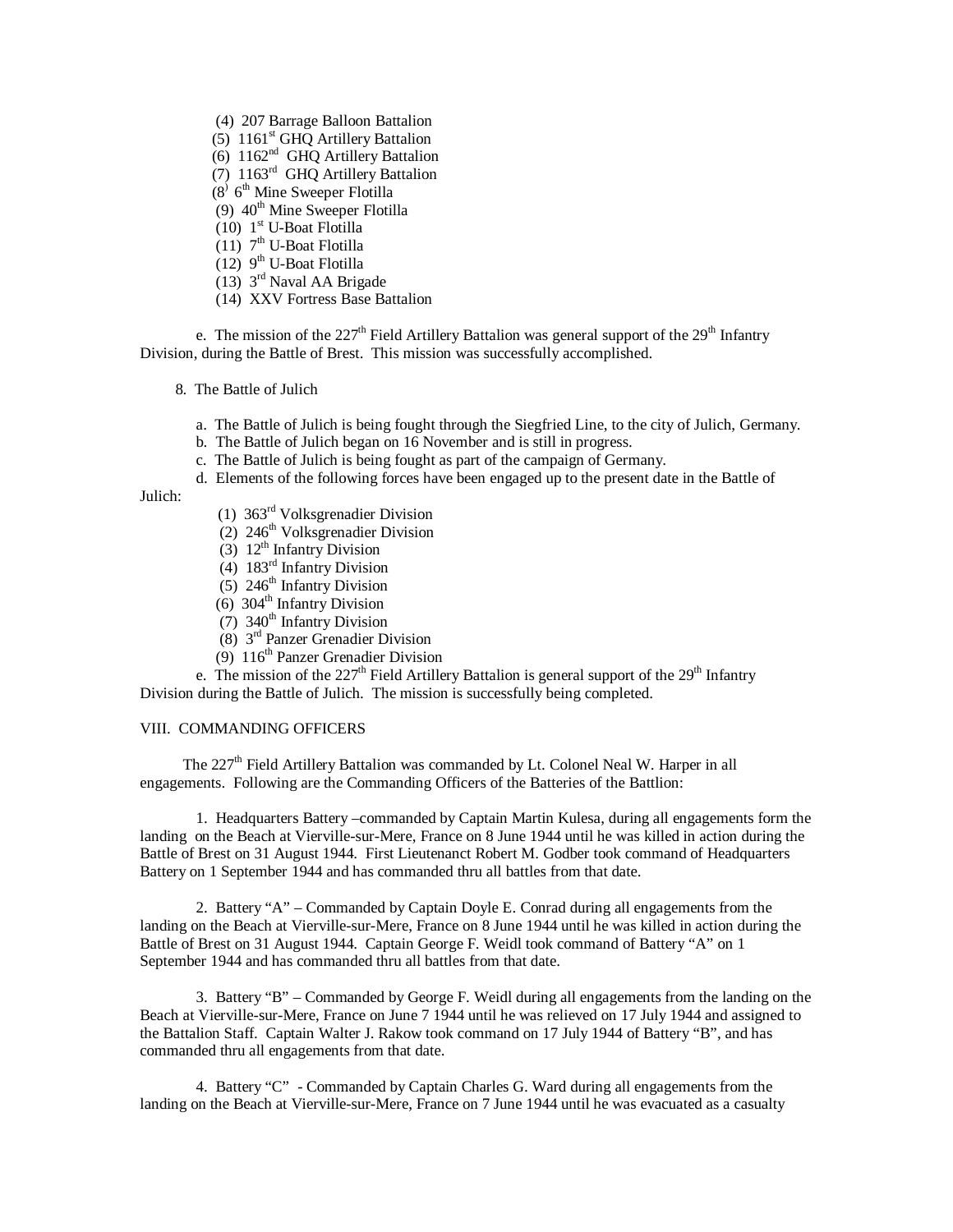during the Battle of Julich on 1 December 1944. First Lieutenant David D. Honick took command of Battery "C" on 3 December 1944 and has commanded thru all engagements from that date.

5. Service Battery – Commanded by Captain Eugene D. Jones during all engagements from the landing on the Beach at Vierville-sur-Mere, France on 17 June 1944.

6. Medical Detachement – Commanded by Captain Harold L, Bacon during all engagements from the landing on the Beach at Vierville-sur-Mere, France on 8 June 1944.

### IX. LOSSES IN ACTION, OFFICERS AND ENLISTED MEN

1. The following losses in action were sustained by the  $227<sup>th</sup>$  Field Artillery Battalion during the "Battle of the Beaches:"

| a. Killed in Action                               |              |
|---------------------------------------------------|--------------|
| Officers – None                                   |              |
| Enlisted Men –                                    |              |
| 1. Private Allen Anderson, 34164807,              | 16 June 1944 |
| 2. Corporal Louis W. Corcoran, 33036337,          | 26 June 1944 |
| b. Wounded in Action                              |              |
| <b>Officers</b>                                   |              |
| 1. First Lieutenant John A. McAllister, 01169235, | 26 June 1944 |
|                                                   |              |
| <b>Enlisted Men</b>                               |              |
|                                                   |              |
| 1. Corporal Bernard F. Carroll, 330 36380,        | 7 June 1944  |
| 2. Tec 5 Robert C. Vieth, 37077797,               | 7 June 1944  |
| 3. Private Arthur W. Hunsley, 37311201,           | 7 June 1944  |
| 4. Hurschel J. Ross, 34304507,                    | 8 June 1944  |
| 5. Private Stanley E. Kyslinger, 33036830,        | 12 June 1944 |
| 6. Private Matthew J. Lopinto, 20321227,          | 26 June 1944 |
|                                                   |              |

 c. Missing in Action Officers – None Enlisted Men – None

2. The following losses in action were sustained by the  $227<sup>th</sup>$  Field Artillery Battalion during "The Battle" of St. Lo."

- a. Killed in Action Officers – None Enlisted Men – None
- b. Wounded in Action Officers – None Enlisted Men – None
- c. Missing in Action Officers – None Enlisted Men – None

2. The following losses in action were sustained by the  $227<sup>th</sup>$  Field Artillery Battalion during "The Battle of Vire."

 a. Killed in Action **Officers**  1. First Lieutenant Charles S. Merril, 01168820, 30 July 1944 Enlisted Men – None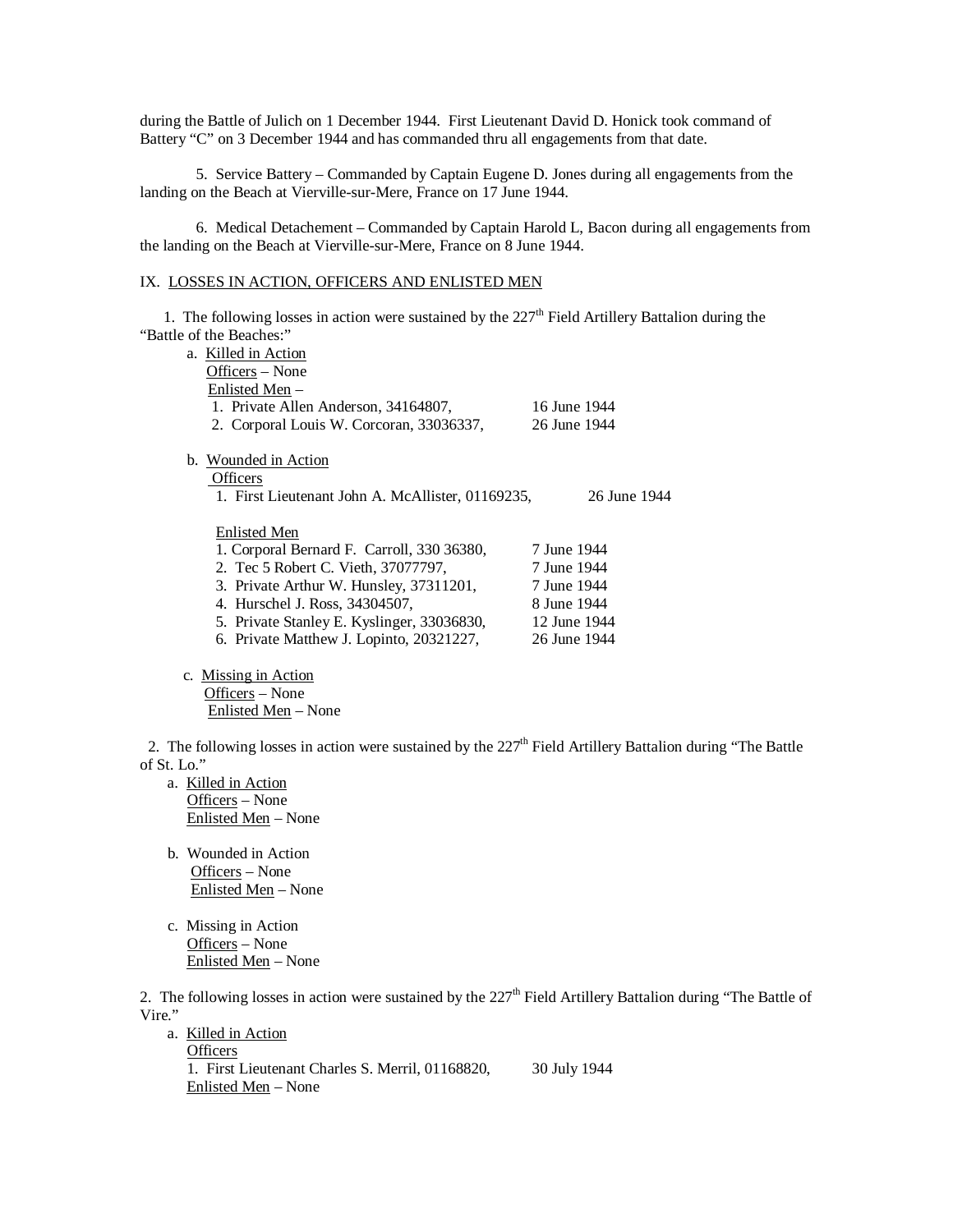b. Wounded in Action Officers – None Enlisted Men – None c. Missing in Action Officers – None Enlisted Men – None 2. The following losses in action were sustained by the  $227<sup>th</sup>$  Field Artillery Battalion during "The Battle of Brest." a. Killed in Action **Officers** 1. Captain Doyle E. Conrad, 0366601, 31 August 1944<br>2. Martin Kulesa,, 01169206, 31 August 1944 2. Martin Kulesa,, 01169206, Enlisted Men – None b. Wounded in Action Officers – None Enlisted Men – None c. Missing in Action Officers – None Enlisted Men 1. Private Frank D. Olds, 16051156, 31 August 1944 to 18 September 1944 2. The following losses in action were sustained by the  $227<sup>th</sup>$  Field Artillery Battalion during "The Battle of Julich." a. Killed in Action **Officers** 1. First Lieutenant Stephen Plateck, 01180298, 11 November 1944 Enlisted Men 2. Private George E. Humphreys, 14167447, 25 November 1944 b. Wounded in Action **Officers** 1. Second Lieutenant James R[?N]. Pantier, 0531451 17 October 1944 Enlisted Men – None 1. Sergeant Pete P. Patricka, 20321173, 13 October 1944<br>
2. Private Henry Noelzel. 326808. 13 October 1944 2. Private Henry Noelzel, 326808,

- 3. Private Frank D. Olds, 16051156, 19 October 1944 4. Private Preston Purvis, 34570804, 24 November 1944<br>
5. Private William A. Rhodes Jr., 33650502, 25 November 194 5. Private William A. Rhodes Jr., 33650502, 25 November 1944<br>
6. Tec 5 John P. Teresavage, 33023546, 25 November 1944 6. Tec 5 John P. Teresavage, 33023546, 7. Corporal Thomas J. Parkinson, 13044571, 25 November 1944 8. Sergeant Robert M. Knox, 33035808, 25 November 1944
- c. Missing in Action Officers – None Enlisted Men – None

X. FORMER AND PRESENT MEMBERS WHO HAVE DISTINGUISHED THEMSELVES IN ACTION.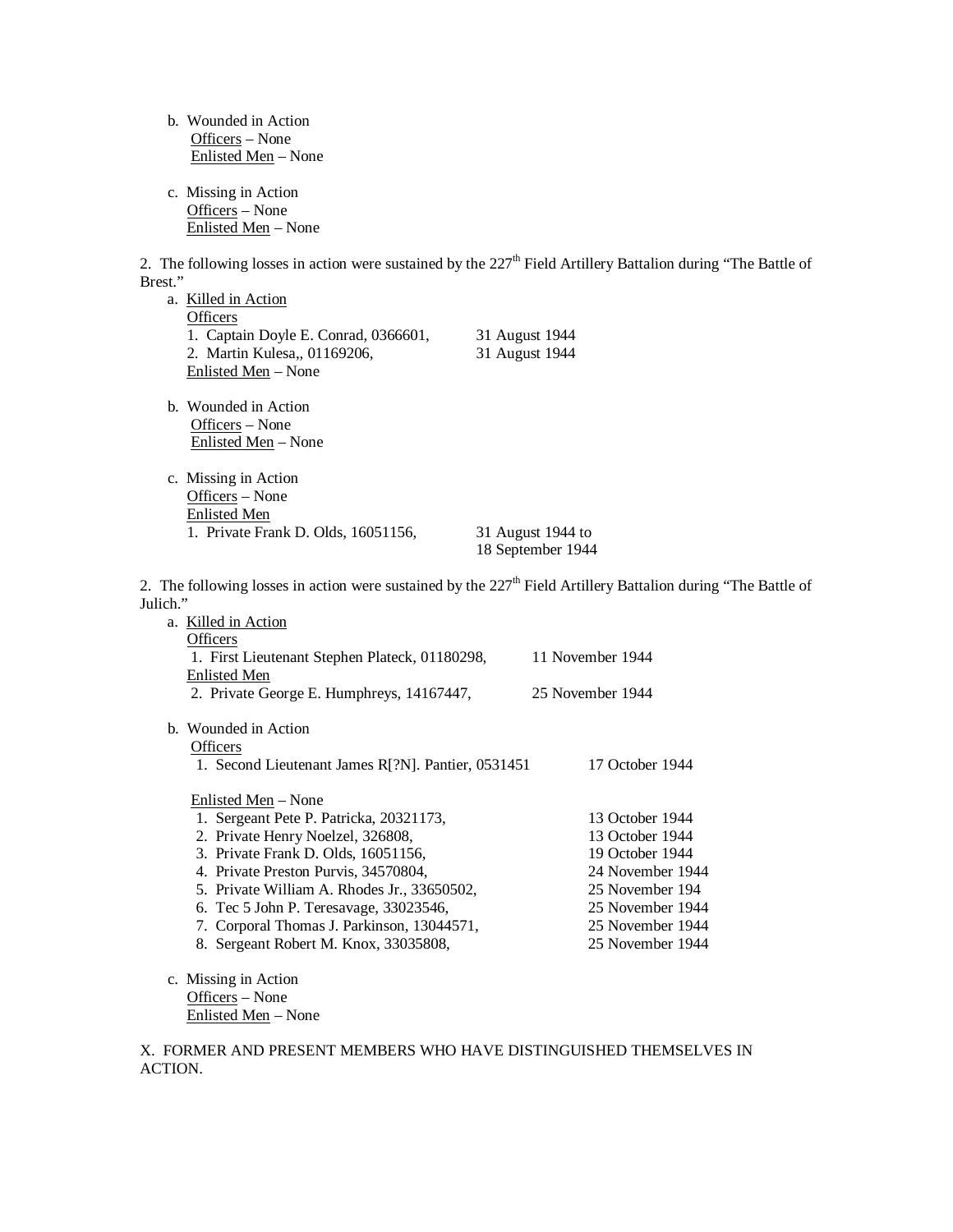During the year 1944 former and present members of the  $227<sup>th</sup>$  Field Artillery Battalion have been presented with the following awards in action:

| Silver Star Medal                         |               |
|-------------------------------------------|---------------|
| Soldiers Medal                            |               |
| Bronze Star Medal                         | 55            |
| Oak Leaf Cluster to the Bronze Star Medal | $\mathcal{R}$ |
| Air Medal                                 |               |
| Oak Leaf Cluster to the Air Medal         | 16            |
| Purple Heart                              | 23            |
| Certificate of Merit                      | 19            |
|                                           |               |

1. The following members of the  $227<sup>th</sup>$  Field Artillery Battalion distinguished themselves in action during the campaigns of Normandy, Northern France and Germany:

### (1) LT COLONEL NEAL W. HARPER 0277619

a. For meritorious achievement in combat as Commanding Officer  $227<sup>th</sup>$  Field Artillery Battalion, 6 June 1944 to 8 July 1944. Awarded the Bronze Star Medal per GO #47, Hq 29<sup>th</sup> Inf Div dated 11 July 1944.

 b. For meritorious achievement in combat as Artillery Officer of a task force organized for the reduction of the Le Conquet Peninsula, France, 2 September 1944 to 10 September 1944. Awarded the Oak Leaf Cluster to the Bronze Star Medal per GO #111, Hq 29<sup>th</sup> Inf Div dated 19 September 1944.

### (2) MAJOR NORMAN D ABOOSH 032949425

a. For meritorious achievement in combat as Executive Officer,  $227<sup>th</sup>$  Field Artillery Battalion, 7 June 1944 to 6 August 1944. Awarded the Bronze Star Medal per GO#82 Hq 29<sup>th</sup> Inf Div dated 15 August 1944.

### (3) MAJOR FREDERICK B. JOHNSON 0239725

a. For meritorious achievement in combat as  $S-3$ ,  $227<sup>th</sup>$  Field Artillery Battalion, 7 June 1944 to 6 August 1944. Awarded the Bronze Star Medal per GO#82, Hq 29th Inf Div dated 15 August 1944.

### (4) CAPTAIN DOYLE E CONRAD 0386601

 a. For heroism in combat on 19 July 1944. Captain Conrad acting as forward observer for his organization, pushed forward with the Infantry in their attack on St. Lo, France. He was the first observer to enter the town and establish wire communication with the artillery. The troops in St. Lo were subjected to heavy artillery fire. Fire from our artillery conducted by Captain Conrad materially relieved the pressure on our troops. At one time Captain Conrad selected as an observation post a church steeple, but before it could be occupied, it was knocked down by enemy fire. Knowing that the enemy was shelling all such high points to prevent their being used for observation, Captain Conrad occupied another nearby church steeple and conducted artillery fire from there. In accomplishing his mission, Captain Conrad was subjected to almost continuous enemy artillery and mortar fire. Awarded the Silver Star Medal per GO#75, Hq 29<sup>th</sup> Inf Div dated 8 August 1944.

# (5) CAPTAIN MARTIN KULESA 01169206

a. For meritorious achievement in combat supervising communications for the  $227<sup>th</sup>$ Field Artillery Battalion, 8 June 1944 to 30 June 1944. Awarded the Bronze Star Medal per GO#43, Hq 29<sup>th</sup> Inf Div dated 6 July 1944.

### (6) CAPTAIN EUGENE D JONES 0359252

 a. For meritorious achievement in combat as Battery Commander, Service Battery and Battalion S-4, 227<sup>th</sup> Field Artillery Battalion, 14 June 1944 to 20 September 1944. Awarded the Bronze Star Medal per GO#118 Hq 29<sup>th</sup> Inf Div dated 4 October 1944.

(7) CAPTAIN JOHN C VALLOR 0373460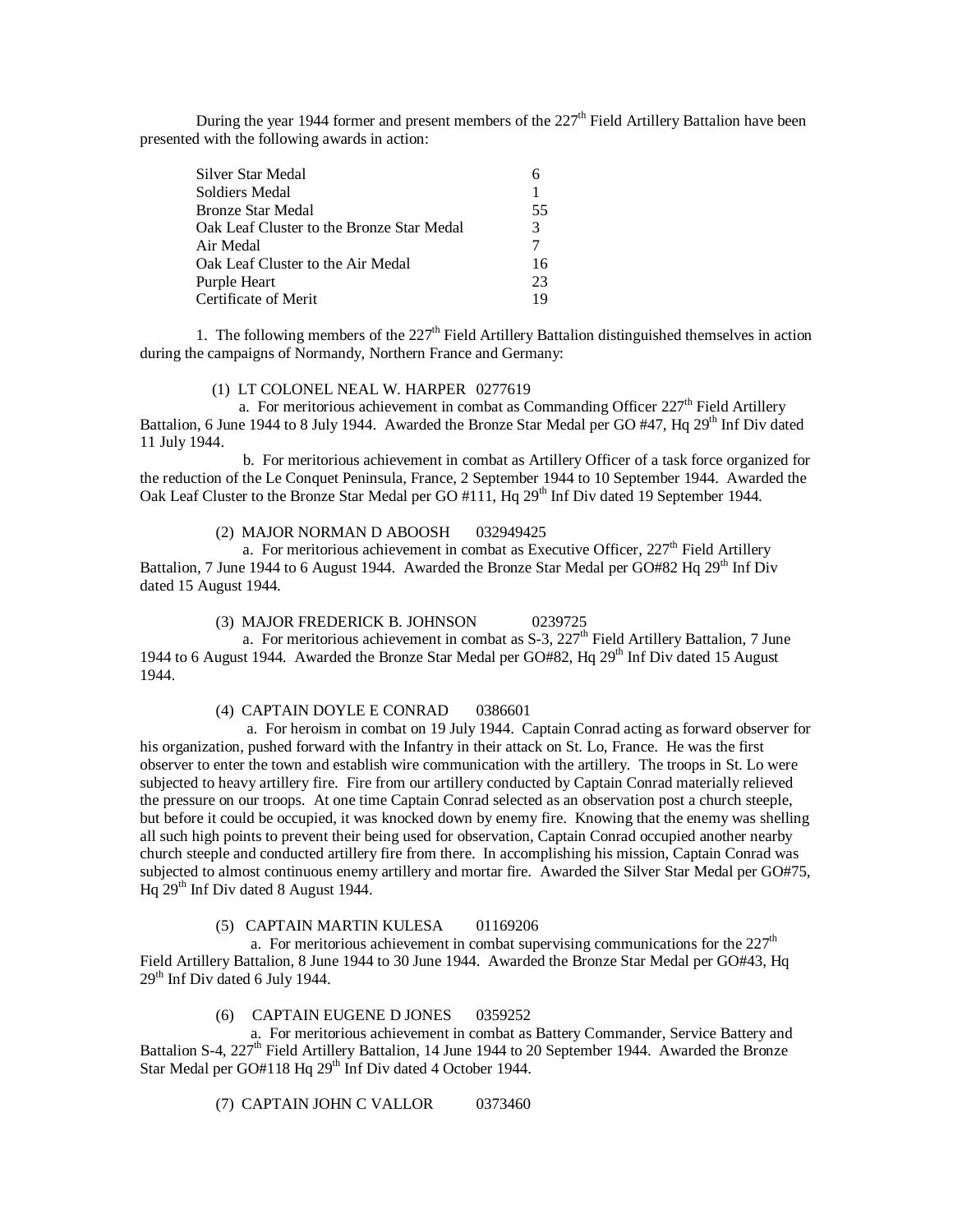a. For meritorious achievement in combat as  $S-2$  and Assistant  $S-3$ ,  $227<sup>th</sup>$  Field Artillery Battalion, 9 June 1944 to 20 September 1944. Awarded the Bronze Star Medal per GO#118, Hq 29th Inf Div dated 4 October 1944.

### (8) CAPTAIN CECIL L HARVEY 0385502

 a. For heroism in combat as a part of a task force that entered St. Lo, France on 18 July 1944. Awarded the Bronze Star Medal per GO#62, Hq 29<sup>th</sup> Inf Div dated 25 July 1944.

 b. For meritorious service as Liaison Officer of a task force organized for the reduction of the Le Conquet Peninsula, 2 September 1944 to 10 September 1944. Awarded the Oak Leaf Cluster to the Bronze Star Medal per GO#118, Hq 29<sup>th</sup> Inf Div dated 4 October 1944.

### (9) CAPTAIN GEORGE F WEIDL 0409084

 a. For meritorious achievement in combat as Commanding Officer Battery "B" and Liaison Officer, 227<sup>th</sup> Field Artillery Battalion, 7 June 1944 to 30 September 1944. Awarded the Bronze Star Medal per GO#118, Hq 29<sup>th</sup> Inf Div dated 4 October 1944.

### (10) CAPTAIN CHARLES G WARD 01168509

a. For meritorious achievement in combat as Commanding Officer Battery "C"  $227<sup>th</sup>$ Field Artillery Battalion, 7 June 1944 to 30 September 1944. Awarded the Bronze Star Medal per GO#118, Hq  $29<sup>th</sup>$  Inf Div dated 4 October 1944.

### (11) CAPTAIN HAROLD L BACON 01693063

a. For meritorious achievement in combat as Medical Officer,  $227<sup>th</sup>$  Field Artillery Battalion, 8 June 1944 to 1 October 1944. Awarded the Bronze Star Medal per GO#124, Hq 29<sup>th</sup> Inf Div dated 10 October 1944.

### (12) CAPTAIN (then  $1<sup>st</sup>$  Lt) WALTER J RAKOW 01169295

a. For meritorious achievement in combat as Executive Officer, Battery "C",  $227<sup>th</sup>$  Field Artillery Battalion, 7 June 1944 to 20 September 1944. Awarded the Bronze Star Medal per GO#118, Hq  $29<sup>th</sup>$  Inf Div dated 4 October 1944.

# (13)  $1<sup>ST</sup> LT ROBERT M GODBER$  01169129

 a. For meritorious achievement in combat in supervising communications as Assistant Communications Officer, 227<sup>th</sup> Field Artillery Battalion, 8 June 1944 to 22 July 1944. Awarded the Bronze Star Medal per GO#65, Hq 29<sup>th</sup> Inf Div dated 23 July 1944.

# (14)  $1^{ST}$  LT DAVID D HONICK 01169159

a. For meritorious achievement in combat as Assistant S-2,  $227<sup>th</sup>$  Field Artillery Battalion, 8 June 1944 to 27 August 1944. Awarded the Bronze Star Medal per GO#98, Hq 29<sup>th</sup> Inf Div dated 5 September 1944.

### $(15)$   $1<sup>ST</sup>$  LT GEORGE L STEWART  $01170211$

a. For meritorious achievement in operations against the enemy as Liaison Pilot,  $227<sup>th</sup>$ Field Artillery Battalion, 9 June 1944 to 3 July 1944. Awarded the Air Medal per GO#82, Hq 29<sup>th</sup> Inf Div dated 15 August 1944.

# (16)  $1<sup>ST</sup> LT WILLIAM R KENNEY 0445359$

 a. For gallantry in action against the enemy in Normandy, France as Liaison Pilot,  $227<sup>th</sup>$  Field Artillery Battalion, 10 August 1944. On 10 August 1944 information was received that an advanced Infantry Battalion in the St. Germain sector was isolated and in desperate need of ammunition. Fully aware of the hazards of the undertaking,  $1<sup>st</sup>$  Lt Kenney volunteered to pilot a liaison plane to drop the ammunition to the beleagured battalion. Despited intense enemy small arms fire which was directed at his slow, unarmed, light and extremely vulnerable aircraft, 1<sup>st</sup> Lt Kenney successfully reached his destination where urgently needed ammunition was dropped. Awarded the Silver Star Medal per GO#8, Hq 29<sup>th</sup> Inf Div dated 9 January 1945.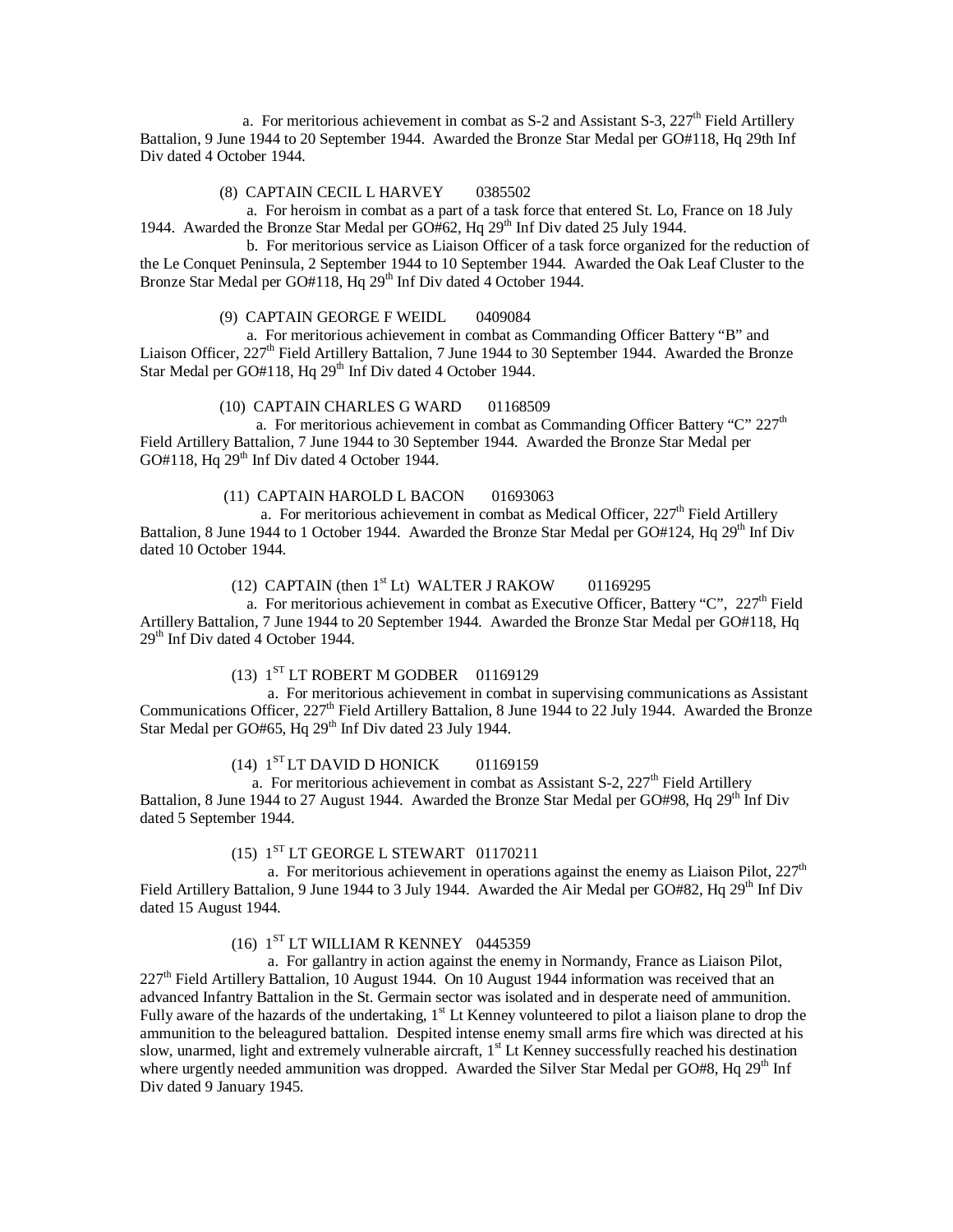b. For meritorious achievement in operations against the enemy as Liaison Pilot,  $227<sup>th</sup>$ Field Artillery Battalion, 13 June 1944 to 18 July 1944. Awarded the Air Medal per GO#75 Hq 29<sup>th</sup> Inf Div dated 8 August 1944. 18 July 1944 to 8 September 1944, awarded the first Oak Leaf Cluster to the Air Medal per GO#124, Hq 29<sup>th</sup> Inf Div dated 10 October 1944 8 September 1944 to 25 September 1944 awarded the second Oak Leaf Cluster to the Air Medal per GO#191 Hq 29<sup>th</sup> Inf Div dated 31 December 1944. 25 September 1944 to 10 October 1944 awarded the third Oak Leaf Cluster to the Air Medal per GO#199 Hq 29<sup>th</sup> Inf Div dated 31 December 1944. 18 October 1944 to 3 December 1944 awarded the fourth Oak Leaf Cluster to the Air Medal per GO#199 Hq 29<sup>th</sup> Inf Div dated 31 December 1944.

# (17)  $1^{ST}$  LT FRANK W GRUNEWALD 01176356

a. For gallantry in action against the enemy in Germany, as Aerial Observer,  $227<sup>th</sup>$  Field Artillery Battalion, 26 November 1944. On 26 November 1944 when word was received that two (2) rifle companies were isolated and in desperate need of ammunition,  $1<sup>st</sup>$  Lt Grunewald volunteered to fly as an observer on a liaison plane and physically drop the supplies to the beleagured companies. Despite intense enemy fire which was directed at his slow, unarmed, light and extremely vulnerable aircraft, 1<sup>st</sup> Lt Grunewald successfully reached his destination and dropped urgently needed blood plasma. Fully aware of the hazardous mission,  $1<sup>st</sup>$  Lt Grunewald then flew a return trip, to successfully and accurately drop ammunition to the hard pressed infantrymen. Awarded the Silver Star Medal per  $GO#192$  Hq  $29<sup>th</sup>$  Inf Div dated 23 December 1944.

 b. For meritorious achievement in operations against the enemy as Aerial Observer,  $227<sup>th</sup>$  Field Artillery Battalion, 9 June 1944 to 3 July 1944. Awarded the Air Medal per GO#50 Hq 29<sup>th</sup> Inf Div dated 13 July 1944. 3 July 1944 to 17 July 1944 awarded the Oak Leaf Cluster to the Air Medal per GO#82 Hq 29<sup>th</sup> Inf Div dated 15 August 1944. 17 July 1944 to 13 August 1944 awarded the second Oak Leaf Cluster to the Air Medal per  $GO#93$  Hq 29<sup>th</sup> Inf Div dated 31 August 1944. 13 August 1944 to 8 September 1944 awarded the third Oak Leaf Cluster to the Air Medal per GO#134 Hq  $29<sup>th</sup>$  Inf Div dated 21 October 1944. 8 September 1944 to 11 October 1944 awarded the fourth Oak Leaf Cluster to the Air Medal per GO#134 Hq 29<sup>th</sup> Inf Div dated 21 October 1944. 11 October 1944 to 23 November 1944 awarded the fifth Oak Leaf Cluster to the Air Medal per GO#198 Hq 29<sup>th</sup> Inf Div dated 30 December 1944.

### (18) 1st Lt CHARLES S. MERRILL 01168820

a. For meritorious service in combat as Executive Officer, Battery "B", 227<sup>th</sup> Field Artillery Battalion, 7 June 1944 to 30 July 1944. Awarded the Bronze Star Medal per GO#12 Hq  $29<sup>th</sup>$  Inf Div dated 13 January 1945.

### (19) 1st LT STEPHEN PLATECK 01180298

a. For meritorious achievement in combat as Forward Observer,  $227<sup>th</sup>$  Field Artillery Battalion, 11 July 1944. Awarded the Bronze Star Medal per GO#58 Hq 29<sup>th</sup> Inf Div dated 21 July 1944.

b. For heroism in combat as Forward Observer,  $227<sup>th</sup>$  Field Artillery Battalion, 11 November 1944. Awarded the Oak Leaf Cluster to the Bronze Star Medal per  $GO#157$  Hq  $29<sup>th</sup>$  Inf Div dated 17 November 1944.

# (20) CAPTAIN (then  $2<sup>nd</sup> Lt$ ) EDWARD H KINGSLEY 01174913

 a. For heroism in combat at Forward Observer when his party was surrounded and succeeded in extricating his party successfully, 7 June 1944. Awarded the Bronze Star Medal per GO#43 Hq  $29<sup>th</sup>$  Inf Div dated 8 July 1944.

# (21)  $1<sup>ST</sup> LT HARRY E SIMMONS JR$  01182459

 a. For gallantry in action against the enemy in Normandy, France, 10 August 1944. On 10 August 1944, information was received that an advanced Infantry Battalion in the St. Germain sector was isolated and in desperate need of ammunition. Fully aware of the hazards of the undertaking, 1<sup>st</sup> Lt Simmons volunteered to pilot a liaison plane to drop the ammunition to the beleagured battalion. Despite intense enemy small arms fire which was directed at his slow, unarmed, light and extremely vulnerable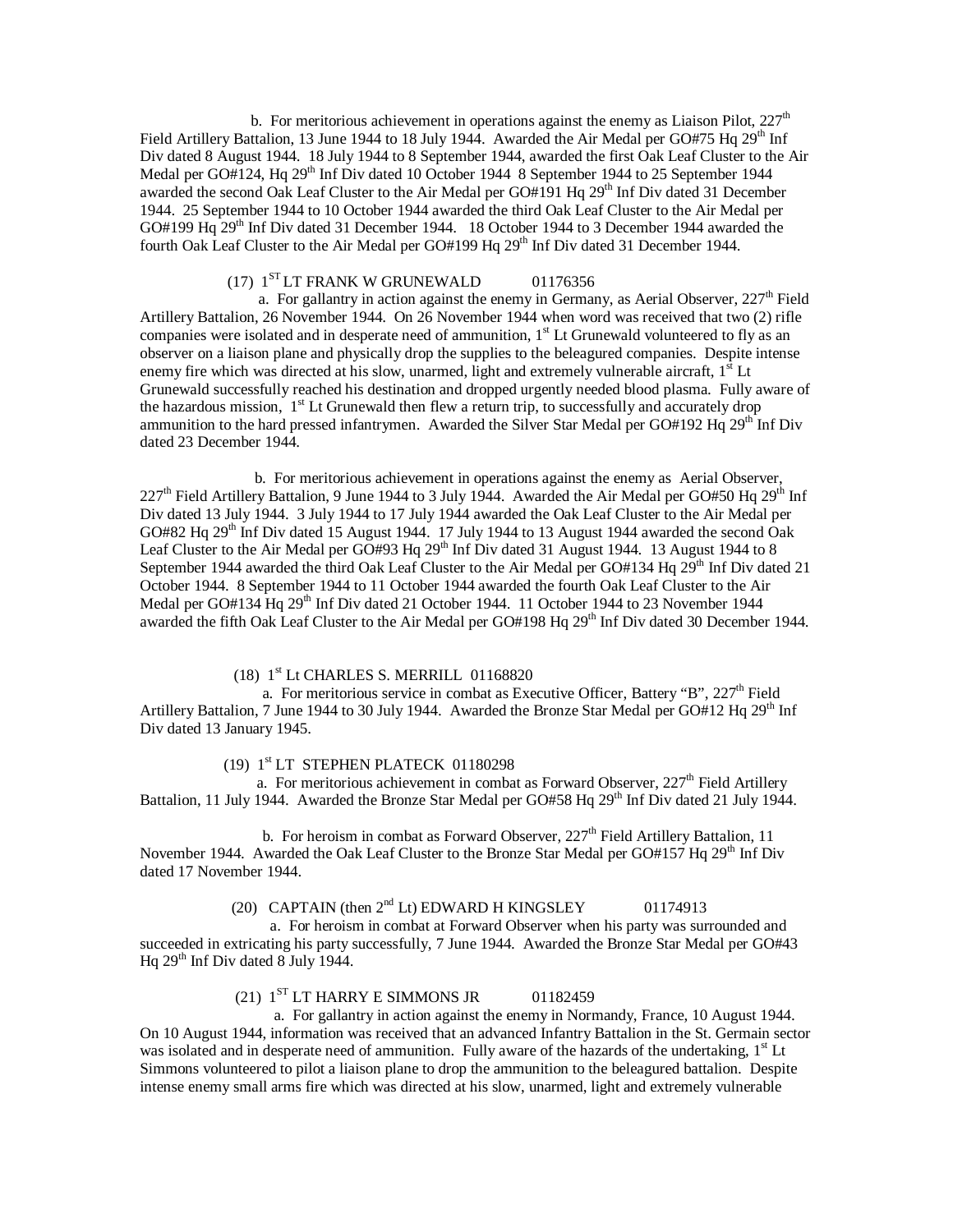aircraft, 1<sup>st</sup> Lt Simmons successfully reached his destination where urgently needed ammunition was dropped. Awarded the Silver Star Medal, per GO#8 Hq 29<sup>th</sup> Inf Div dated 9 January 1945.

 b. For meritorious achievement in operations against the enemy as Liaison Pilot,  $227<sup>th</sup>$  Field Artillery Battalion, 12 June 1944 to 17 July 1944, awarded the Air Medal per GO#60 Hq  $29<sup>th</sup>$ Inf Div dated 23 July 1944. 17 July 1944 to 15 August 1944 awarded the Oak Leaf Cluster to the Air Medal per GO#93 Hq 29<sup>th</sup> Inf Div dated 31 August 1944. 15 August 1944 to 11 September 1944, awarded the second Oak Leaf Cluster to the Air Medal per GO#122 Hq 29<sup>th</sup> Inf Div dated 8 October 1944. 11 September 1944 to 29 October 1944, awarded the third Oak Leaf Cluster to the Air Medal per GO#191 Hq  $29<sup>th</sup>$  Inf Div dated 22 December 1944.

(22)  $1^{ST}$  LT (then  $2^{nd}$  Lt) LEE A FRIAR 01168670

 a. For meritorious achievement in operations against the enemy as Aerial Observer,  $227<sup>th</sup>$  Field Artillery Battalion, 15 June 1944 to 15 July 1944 awarded the Air Medal per GO#60 Hq 29<sup>th</sup> Inf Div dated 23 July 1944. 15 July 1944 to 25 August 1944 awarded the Oak Leaf Cluster to the Air Medal per GO#93 Hq 29<sup>th</sup> Inf Div dated 31 August 1944. (Then  $1<sup>st</sup>$  Lt) 25 August 1944 to 7 September 1944 awarded the second Oak Leaf Cluster to the Air Medal per GO#112 Hq 29<sup>th</sup> Inf Div dated 20 September 1944.

(23)  $1^{ST}LT$  (then  $2^{nd}$  &  $1^{st}Lt$ ) PAUL M FINKELSTEIN 01169105

a. For Meritorious achievement in combat as Train Commander,  $227<sup>th</sup>$  Field Artillery Battalion, 8 June 1944 to 20 September 1944. Awarded the Bronze Star Medal per GO#118 Hq  $29<sup>th</sup>$  Inf Div dated 4 October 1944.

(24)  $1^{ST}$  LT (then  $2^{nd}$  &  $1^{st}$  Lt) BILL H HOPKINS 01183703

 a. For meritorious achievement in operations against the enemy as Aerial Observer, 227th Field Artillery Battalion, 5 September 1944 to 12 October 1944. Awarded the Air Medal per GO#147 Hq 29<sup>th</sup> Inf Div dated 4 November 1944. 12 October 1944 to 27 November 1944 awarded the Oak Leaf Cluster to the Air Medal per GO#191 Hq 29<sup>th</sup> Inf Div dated 22 December 1944.

(25)  $2<sup>nd</sup> LT$  (then S/Sgt) DOUGLASS F BARTOO 01996571

 a. For meritorious achievement in combat as a member of a Forward Observer Party of the 227<sup>th</sup> Field Artillery Battalion, entering St. Lo, France under extremely hazardous circumstances 19 July 1944. Awarded the Bronze Star Medal per GO#70 Hq 29<sup>th</sup> Inf Div dated 2 August 1944.

(26)  $2^{ND}$  LT (then S/Sgt) JOHN T SUTER 01996576

a. For meritorious achievement in combat Wire Sergeant,  $227<sup>th</sup>$  Field Artillery Battalion, 7 June 1944 to 10 June 1944. Awarded the Bronze Star Medal per GO#39, Hq 29<sup>th</sup> Inf Div dated 2 July 1944.

(27)  $2^{ND}$  LT (then Tec 4) HERMAN G DEMOSS 01996574

 a. For meritorious achievement in combat as a member of a task force organized for the reduction of the Le Conquet Peninsula, France, 31 August 1944 to 10 September 1944. Awarded the Bronze Star Medal per GO#118 dated 4 October 1944.

(28) M/SGT ALFRED W BUCK 20321189

a. For meritorious achievement as Battalion Sergeant Major,  $227<sup>th</sup>$  Field Artillery Battalion, 8 June 1944 to 1 October 1944. Awarded the Bronze Star Medal per  $GO#124$  Hq  $29<sup>th</sup>$  Inf Div dated 10 October 1944.

(29) M/SGT JOHN N MARTIN 33008790

a. For meritorious achievement as Battalion Master Sergeant ,  $227<sup>th</sup>$  Field Artillery Battalion, 19 June 1944 to 30 November 1944. Awarded the Bronze Star Medal per GO#194 Hq  $29<sup>th</sup>$  Inf Div dated 26 December 1944.

 $(30)$   $1<sup>ST</sup> SGT$  WILLIAM A MALCOMSON 20321303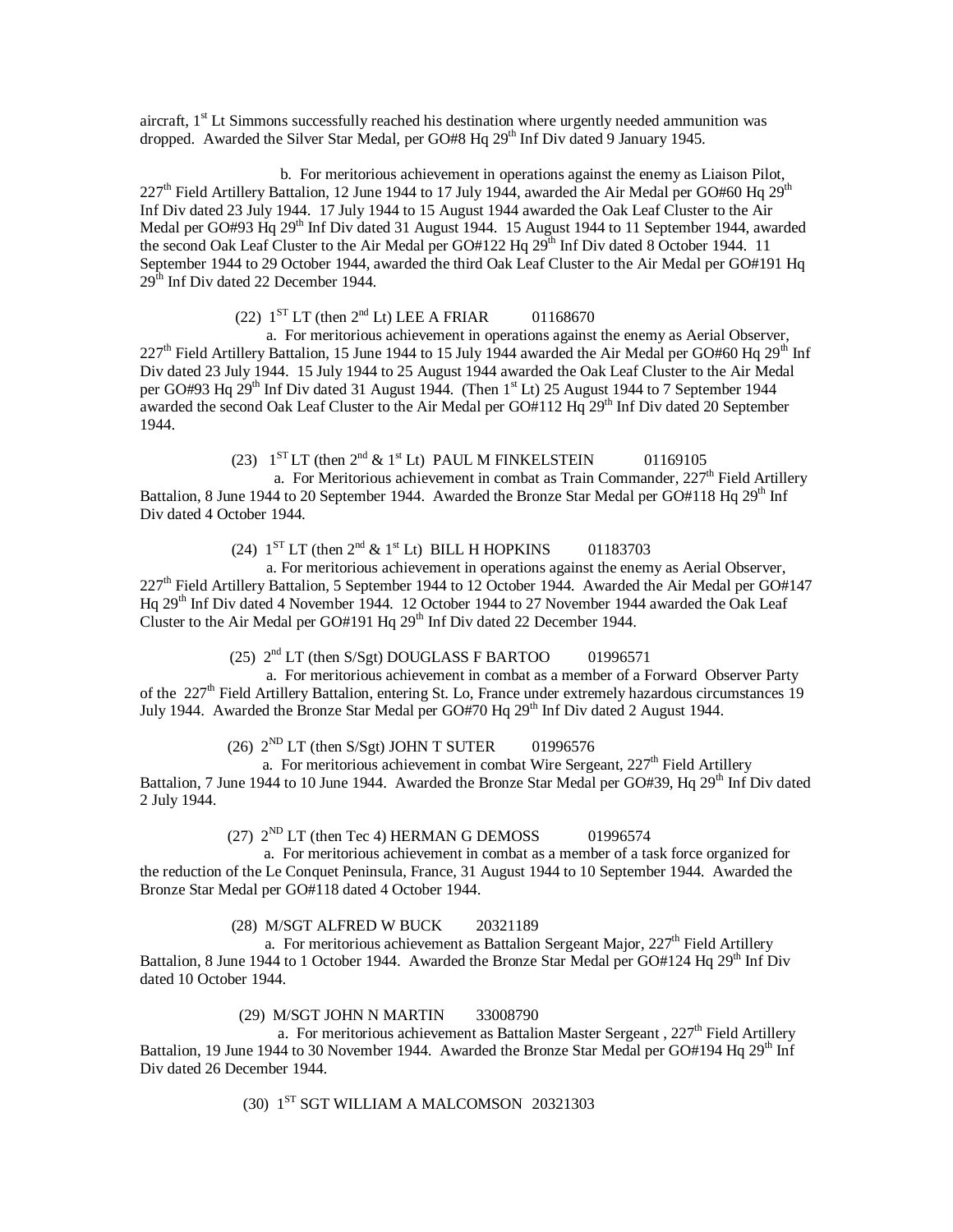a. For meritorious service in combat as  $1<sup>st</sup>$  Sergeant Service Battery, 227<sup>th</sup> Field Artillery Battalion, 14 June 1944 to 30 November 1944. Awarded the Certificate of Merit per GO#11 Hq 29<sup>th</sup> Inf Div Arty dated 24 December 1944.

 $(31)$   $1<sup>ST</sup> SGT WESTLEY H DODSON$  33036198

a. For meritorious service in combat as  $1<sup>st</sup>$  Sergeant, Battery "A", 227<sup>th</sup> Field Artillery Battalion, 8 June 1944 to 8 December 1944. Awarded the Bronze Star Medal per GO#177 Hq 29th Inf Div dated 8 December 1944.

# $(32)$   $1<sup>ST</sup> SGT JAMES J KERNAN$  33050674

a. For meritorious service in combat as  $1<sup>st</sup>$  Sergeant, Battery "C", 227<sup>th</sup> Field Artillery Battalion, 7 June 1944 to 15 December 1944. Awarded Certificate of Merit per GO#11 Hq 29<sup>th</sup> Div Arty dated 24 December 1944.

### (33) T/SGT FRANK W. JONES 20321305

a. For meritorious achievement in combat as Battalion Supply Sergeant,  $227<sup>th</sup>$  Field Artillery Battalion, 16 May 1944 to 18 June 1944. Awarded the Bronze Star Medal per GO#35 Hq 29<sup>th</sup> Inf Div dated 28 June 1944.

### (34) T/SGT EUGENE F RUSSELL 33008989

a. For meritorious achievement in combat as Operations Sergeant,  $227<sup>th</sup>$  Field Artillery Battalion, 8 June 1944 to 28 August 1944. Awarded the Bronze Star Medal per GO#98 Hq 29<sup>th</sup> Inf Div dated 5 September 1944.

(35) S/SGT IRVIN B BLUM 20347200

 a. For meritorious achievement in combat as Section Leader, Medical Detachment,  $227<sup>th</sup>$  Field Artillery Battalion, 6 June 1944 to 25 December 1944. Awarded Certificate of Merit per GO#1 Hq 29<sup>th</sup> Inf Div Arty dated 8 January 1945.

### (36) S/SGT JOSEPH P CATROPPA 20321043

 a. For meritorious achievement in combat as Assistant Executive Officer, Battery "B", 227<sup>th</sup> Field Artillery Battalion, 7 June 1944 to 1 October 1944. Awarded the Bronze Star Medal per GO#124, Hq  $29<sup>th</sup>$  Inf Div dated 10 October 1944.

(37) S/SGT ANTHONY DI LEONARDI 33130884

 a. For meritorious achievement in combat as Mess Sergeant, Assistant Executive Officer, Chief of Section, and First Sergeant of Battery "B", 227th Field Artillery Battalion, 14 June 1944 to 6 August 1944. Awarded the Bronze Star Medal per GO# 82 Hq 29<sup>th</sup> Inf Div dated 15 August 1944.

(38) S/SGT MELVIN R MERRMAN 33035497

a. For meritorious achievement in combat as Senior Computer,  $227<sup>th</sup>$  Field Artillery Battalion, 8 June 1944 to 28 August 1944. Awarded the Bronze Star Medal per GO#98 Hq 29<sup>th</sup> Inf Div dated 5 September 1944.

### (39) S/SGT ROBERT H KERSTETTER 33050914

a. For meritorious achievement in combat as Motor Sergeant, Battery "A",  $227<sup>th</sup>$ Field Artillery Battalion, 6 June 1944 to 15 December 1944. Awarded Certificate of Merit per GO# 11 Hq 29<sup>th</sup> Div Arty dated 24 December 1944.

(40) S/SGT GEORGE KURUTZ 33035984

 a. For meritorious achievement in combat as Assistant Executive Officer, Battery "A", 227<sup>th</sup> Field Artillery Battalion, 7 June 1944 to 30 November 1944. Awarded Certificate of Merit per GO# 192 Hq 29<sup>th</sup> Div Arty dated 23 December 1944.

(41) S/SGT FREDERICK J LEVERS 33036181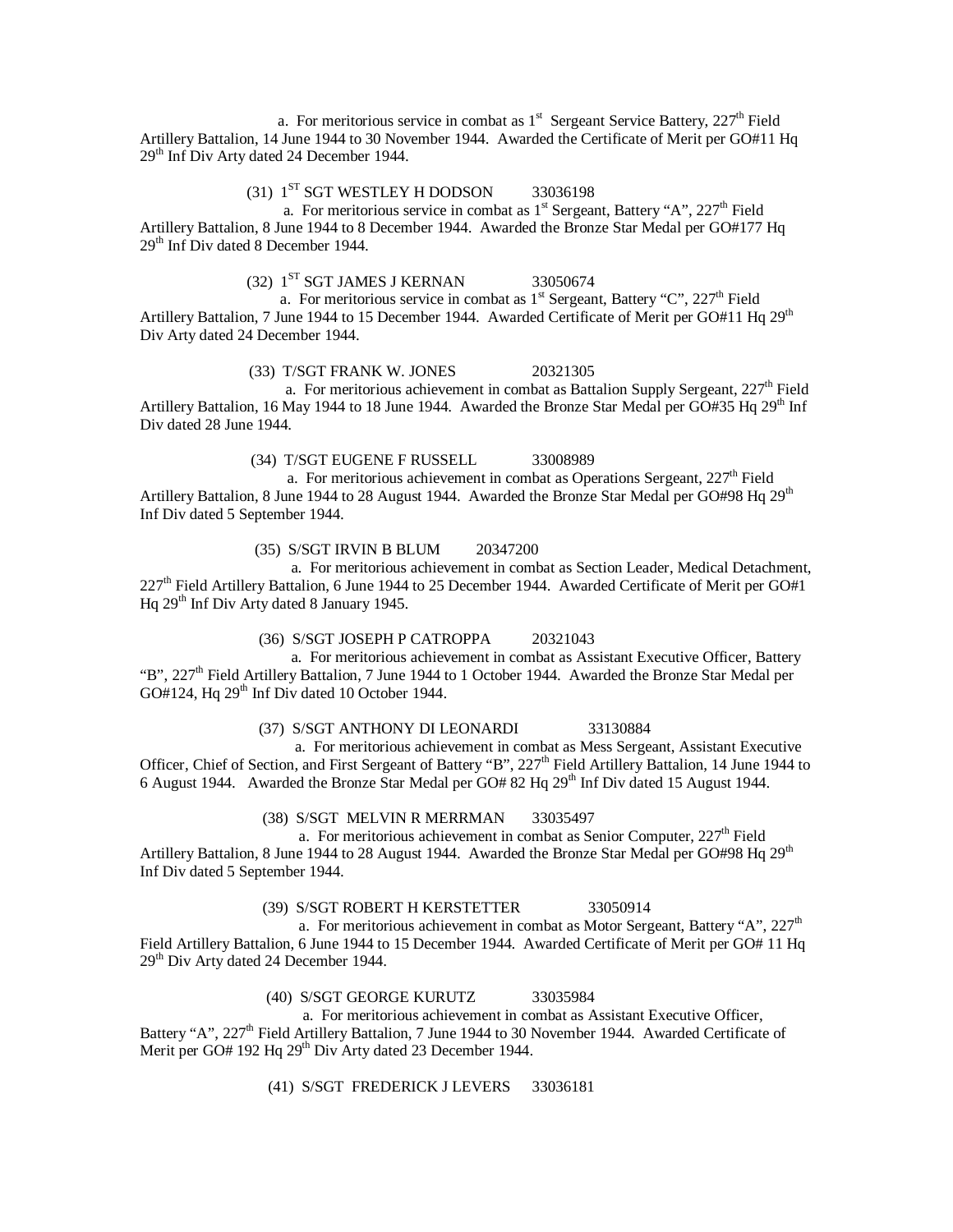a. For meritorious achievement in combat as Mess Sergeant, Battery "C",  $227<sup>th</sup>$ Field Artillery Battalion, 7 June 1944 to 16 December 1944. Awarded Certificate of Merit per GO# 11 Hq 29<sup>th</sup> Div Arty dated 24 December 1944.

### (42) S/SGT VICTOR A LEEPER 33034354

a. For meritorious achievement in combat as Battalion Survey Sergeant,  $227<sup>th</sup>$ Field Artillery Battalion, 8 June 1944 to 27 August 1944. Awarded Bronze Star Medal per GO# 98 Hq 29<sup>th</sup> Inf Div dated 5 September 1944.

### (43) TEC 3 WILLIAM E VAUGHN 35400720

a. For meritorious achievement in combat as Section Chief Air OP,  $227<sup>th</sup>$  Field Artillery Battalion, 8 June 1944 to 30 November 1944. Awarded Certificate of Merit per GO#10 Hq 29<sup>th</sup> Div Arty dated 17 December 1944.

### (44) SGT THEODORE W ABEL 33035801

a. For meritorious achievement in combat as Chief of Section, 5<sup>th</sup> Section, Battery "A", 227<sup>th</sup> Field Artillery Battalion, 6 June 1944 to 15 December 1944. Awarded Certificate of Merit per GO#11 Hq 29<sup>th</sup> Div Arty dated 24 December 1944.

(45) SGT JOHN J FLYNN 33050554

a. For meritorious achievement in combat as Wire Chief, Battery "B",  $227<sup>th</sup>$ Field Artillery Battalion, 11 July 1944. Awarded the Bronze Star Medal per GO#58 Hq 29<sup>th</sup> Inf Div dated 21 July 1944.

(46) SGT JAMES H GREENE 33036355

a. For meritorious achievement in combat as Wire Chief, Battery "A",  $227<sup>th</sup>$ Field Artillery Battalion, 19 July 1944. Awarded the Bronze Star Medal per GO#70 Hq 29<sup>th</sup> Inf Div dated 2 August 1944.

### (47) SGT FRED S MANCINI 33034833

a. For meritorious achievement in combat as Chief of Section, Battery "A", 227<sup>th</sup> Field Artillery Battalion, 6 June 1944 to 15 December 1944. Awarded Certificate of Merit per GO#11 Hq 29th Div Arty dated 24 December 1944.

(48) SGT MARIO O NOVALESI 33036409

a. For meritorious achievement in combat as Chief Of Section, Ammunition Section, Service Battery,  $227<sup>th</sup>$  Field Artillery Battalion, 8 June 1944 to 30 November 1944. Awarded the Bronze Star Medal per GO#194 Hq 29<sup>th</sup> Inf Div dated 26 December 1944.

(49) SGT LOUIS SEITA 33038011

 a. For meritorious achievement in combat in bringing in a crippled tractor and howitzer on his own a distance of about five-hundred (500) miles, 25 September 1944 to 4 October 1944. Awarded the Bronze Star Medal per GO#124 Hq 29<sup>th</sup> Inf Div dated 10 October 1944.

### (50) SGT JACK T RILEY 33036402

 a. For meritorious achievement in combat as Chief Of Section, Battery "A", 227<sup>th</sup> Field Artillery Battalion, 6 June 1944 to 31 December 1944. Awarded the Certificate of Merit per GO#1 Hq  $29<sup>th</sup>$  Div Arty dated 8 January 1944.

### (51) TEC 4 JACKSON M BRADLEY 37012381

a. For meritorious achievement in combat as First Cook, Battery "A",  $227<sup>th</sup>$ Field Artillery Battalion, 6 June 1944 to 31 December 1944. Awarded the Certificate of Merit per GO#1 Hq 29th Div Arty dated 8 January 1944.

(52) TEC 4 JOSEPH A CUMMINGS 33050488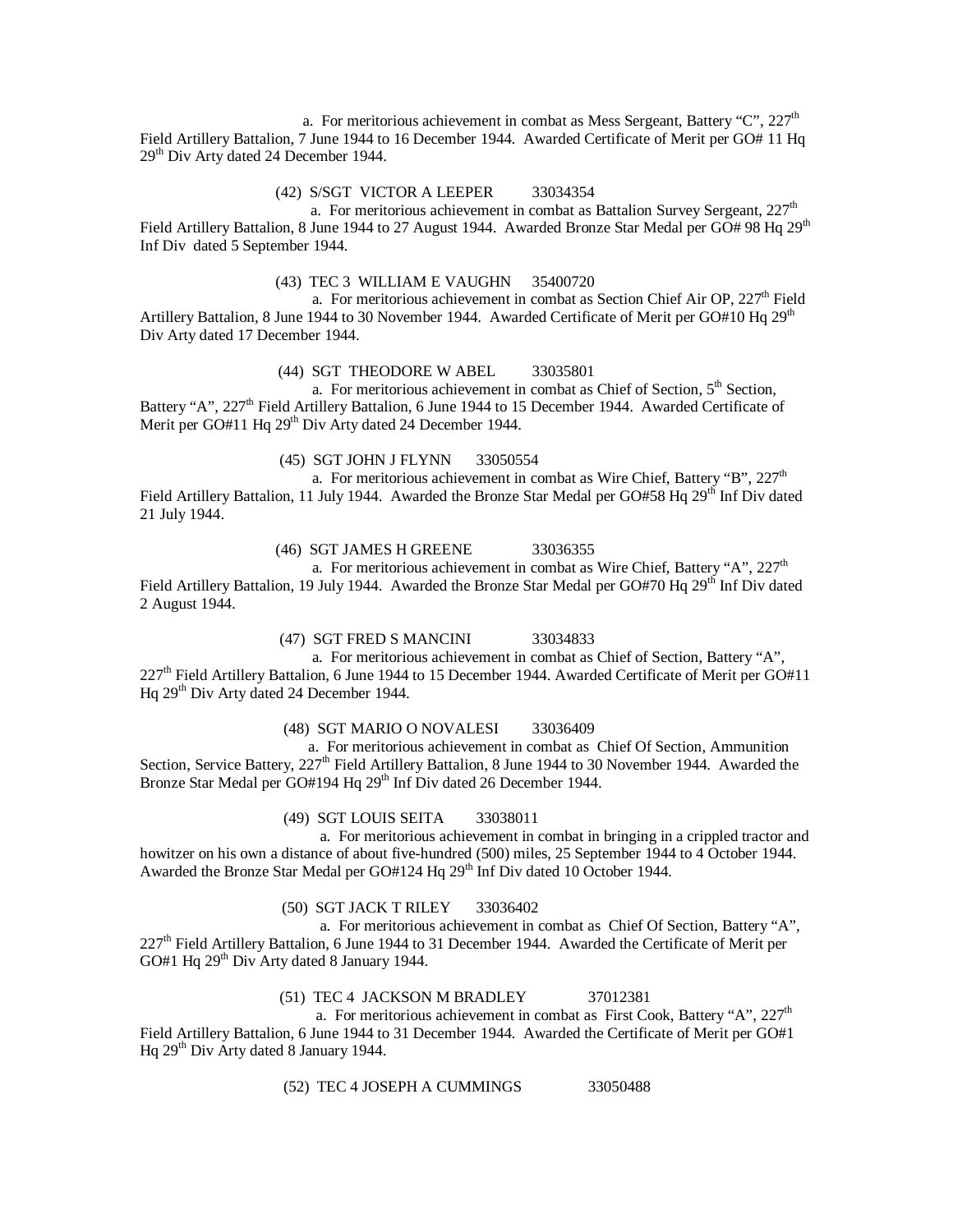a. For meritorious achievement in combat as First Cook, Battery "B,  $227<sup>th</sup>$ Field Artillery Battalion, 14 June 1944 to 15 December 1944. Awarded the Certificate of Merit per GO#11 Hq 29<sup>th</sup> Div Arty dated 24 December 1944.

### (53) TEC 4 CHARLES H HARRISON 33050669

 a. For meritorious achievement in combat as Horizontal Control Operator, 227<sup>th</sup> Field Artillery Battalion, 8 June 1944 to 15 December 1944. Awarded the Certificate of Merit per GO#11 Hq  $29<sup>th</sup>$  Div Arty dated 24 December 1944.

### (54) TEC 4 JOHN A MARKLE 32165832

 a. For meritorious achievement in combat as radio operator Headquarters Battery, 227<sup>th</sup> Field Artillery Battalion, 7 June 1944 to 3 November 1944. Awarded the Certificate of Merit per GO#10 Hq 29<sup>th</sup> Div Arty dated 17 December 1944.

### (55) TEC 4 ALEX RESNAK 20320934

 a. For meritorious achievement in combat as Vertical Control Operator, 227<sup>th</sup> Field Artillery Battalion, 8 June 1944 to 15 December 1944. Awarded the Certificate of Merit per GO#11 Hq  $29<sup>th</sup>$  Div Arty dated 24 December 1944.

(56) TEC 4 PAUL C SHEBEST 33153024

 a. For meritorious achievement in combat as Radio Operatior and Repairman, Battery "A", 227<sup>th</sup> Field Artillery Battalion, 6 June 1944 to 31 December 1944. Awarded the Certificate of Merit per GO#1 Hq 29<sup>th</sup> Div Arty dated 8 January 1944.

### (57) CPL LINWOOD C ANDERSON 331219999

a. For heroism in combat as a member of a Forward Observer Party,  $227<sup>th</sup>$ Field Artillery Battalion, 2 Sept 1944. Awarded the Bronze Star Medal per GO#124 Hq 29<sup>th</sup> Inf Div dated 10 October 1944.

### (58) CPL SAMUEL BAER 32191013

 a. For meritorious achievement in combat as a member of a Forward Observer Party, 227<sup>th</sup> Field Artillery Battalion, 6 June 1944 to 31 December 1944. Awarded the Bronze Star Medal per GO#12 Hq 29<sup>th</sup> Inf Div dated 13 January 1945.

(59) CPL GEORGE H HEIDLE JR 36721217

 a. For heroism in combat in de-fuzing fuzed 155 ammuntion during an air raid 18 November 1944. Awarded the Bronze Star Medal per GO#178 Hq  $29<sup>th</sup>$  Inf Div dated December 1944.

(60) CPL WILLIAM B LUMPKINS 34180932

 a. For meritorious achievement in combat as gunner corporal, Battery "A", 227<sup>th</sup> Field Artillery Battalion, 8 June 1944 to 30 November 1944. Awarded the Bronze Star Medal per GO#192 Hq 29<sup>th</sup> Inf Div dated 23 December 1944.

# (61) CPL (then Pvt) EDWARD S SOBON 33035887

 a. For meritorious achievement in combat as a member of a Forward Observer Party, 227<sup>th</sup> Field Artillery Battalion, 7 June 1944 to 11 June 1944. Awarded the Bronze Star Medal per  $GO#35$  Hq  $29<sup>th</sup>$  Inf Div dated 28 June 1944.

### (62) TEC 5 PHILLIP E FERRUTI 35104633

 a. For heroism in combat in Germany, 25 November 1944. On 25 November 1944 from approximately 0735 hours to approximately 0815 hours, Battery "C", 227<sup>th</sup> Field Artillery Battalion was subjected to artillery fire. Several casualties and damage to materiel were sustained from this artillery fire. Tec 5 Phillip E Ferruti, 33104633, a tractor driver of Battery "C", with utter disregard to his own personal safety, went to the aid of one of his comrades who had been hit from this artillery fire. Tec 5 Ferruti left the safety of his foxhole while the artillery fire was still coming in. He dad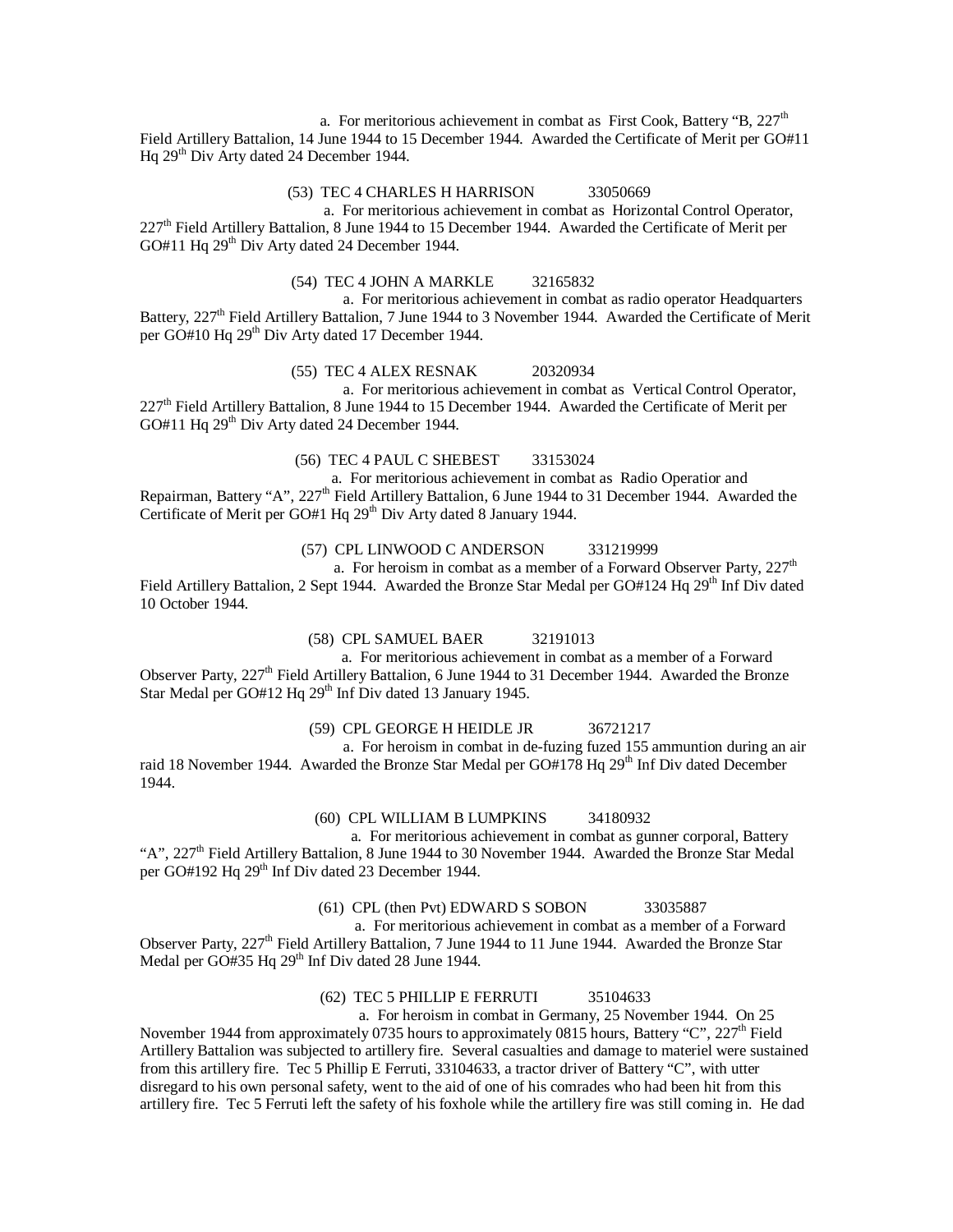to travel a distance of about fifty (50) yards through this artillery fire to reach his comrade. Although his injured comrade was a much heavier man, Tec 5 Ferruti hoisted him upon his back and carried him to his own foxhole. On arriving there he immediately began to dress the wounds of his injured comrade. Tec 5 Ferruti again left his foxhole when he discovered that he was out of water and couldn't give his injured comrade sulphanilimide. Awarded the Silver Star Medal per  $GO#195$  Hq  $29<sup>th</sup>$  Inf Div dated 27 December 1944.

### (63) TEC 5 JAMES B HALL 36123593

 a. For meritorious achievement in combat as a member of the Battalion Survey Detail, 227<sup>th</sup> Field Artillery Battalion, 8 June 1944 to 27 August 1944. Awarded the Bronze Star Medal per GO#98, Hq 29<sup>th</sup> Inf Div dated 5 September 1944.

### (64) TEC 5 ELIJAH M JOHNSON 34180801

 a. For meritorious achievement in combat as a member of a Forward Observer Party, 227<sup>th</sup> Field Artillery Battalion, entering St. Lo, France on 19 July 1944. Awarded the Bronze Star Medal per GO#70, Hq 29<sup>th</sup> Inf Div dated 2 August 1944.

### (65) TEC 5 STEPHEN S KLEPADLO 33175232

 a. For meritorious achievement in combat as a wireman for a Forward Observer Party, 227<sup>th</sup> Field Artillery Battalion, 26 June 1944 to 30 November 1944. Awarded the Bronze Star Medal per GO#192, Hq 29<sup>th</sup> Inf Div dated 23 December 1944.

(66) TEC 5 CHARLES A MARCHISIO 33036054

 a. For meritorious service in combat as wireman and telephone operator Battery "A",  $227<sup>th</sup>$  Field Artillery Battalion, 6 June 1944 to 15 December 1944. Awarded the Certificate of Merit per GO#11, Hq 29<sup>th</sup> Div Arty dated 24 December 1944.

### (67) TEC 5 FLOYD B MC CASLAND 12063751

 a. For meritorious achievement as a member of a task force entering St. Lo, France, 19 July 1944. Awarded the Bronze Star Medal per GO#62 Hq 29<sup>th</sup> Inf Div dated 25 July 1944.

(68) TEC 5 (then Pvt) WILLIAM J O'CONNELL 32304220

a. For heroism on the coast of France, 8 June 1944. Private William J.

O'Connell, 32304220, saved the life of one of the Officers of the 227<sup>th</sup> Field Artillery Battalion, when he was knocked off a vehicle as it was coming on to the beach in France. Awarded the Soldier's Medal per GO#37 Hq  $29<sup>th</sup>$  Inf Div dated 30 June 1944.

(69) TEC 5 FRANK K WIELK 31037339

a. For meritorious service in combat as Cook, Battery "C" 227<sup>th</sup> Field Artillery Battalion, 7 June 1944 to 16 December 1944. Awarded Certificate of Merit per GO#11 Hq 29<sup>th</sup> Div Arty dated 24 December 1944.

(70) PFC (then Pvt) JOHN A COBLE 14190168

 a. For heroism in combat in Germany in treating casualties under artillery fire, 25 November 1944. Awarded the Bronze Star Medal per GO#185 Hq 29<sup>th</sup> Inf Div dated 16 December 1944.

(71) PFC CHARLES E CRAWFORD 33062355

 a. For meritorious achievement in combat as a member of a Forward Observer Party, 227<sup>th</sup> Field Artillery Battalion, entering St. Lo, France, 19 July 1944. Awarded the Bronze Star Medal per GO#70 Hq 29<sup>th</sup> Inf Div dated 2 August 1944.

(72) PFC JOSEPH DE CURTIS 32902567

 a. For meritorious achievement in combat as a member of a Forward Observer Party, 227<sup>th</sup> Field Artillery Battalion, entering St. Lo, France, 19 July 1944. Awarded the Bronze Star Medal per GO#10 Hq 29<sup>th</sup> Inf Div dated 2 August 1944.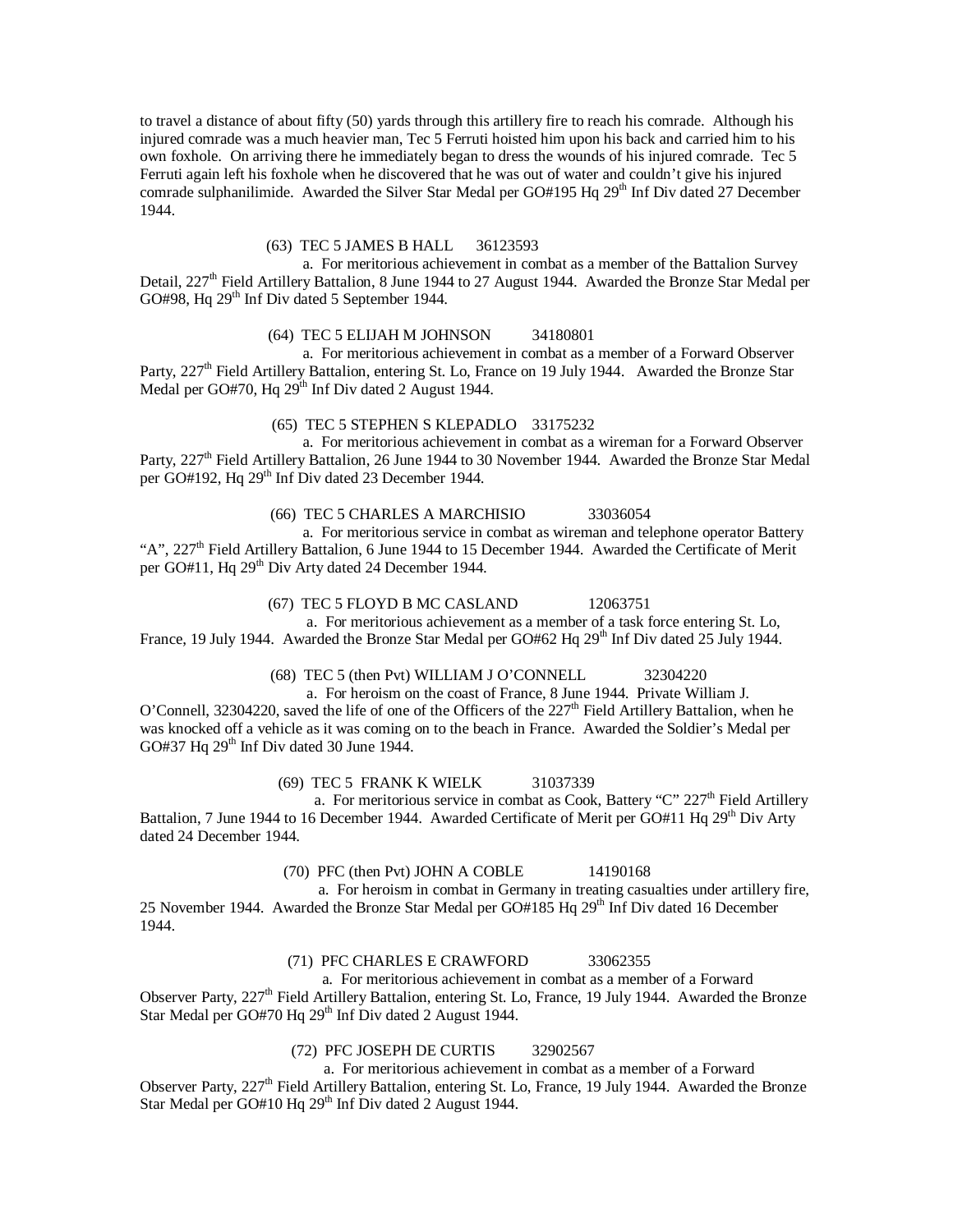### (73) PFC (then Pvt) CORBETTE J DERRINGTON 34144709

 a. . For meritorious achievement in combat as a member of a Forward Observer Party, 227<sup>th</sup> Field Artillery Battalion, 24 August 1944 to 17 September 1944. Awarded the Bronze Star Medal per GO#124 Hq 29<sup>th</sup> Inf Div dated 10 October 1944.

# (74) PFC JOHN H ERICKSON 37268824

 a. For meritorious achievement in combat as wireman for a Forward Observer Party, 227<sup>th</sup> Field Artillery Battalion, 11 July 1944. Awarded the Bronze Star Medal per GO#58 Hq  $29<sup>th</sup>$  Inf Div dated 21 July 1944.

### (75) PFC WILLIAM N GUNTHER 32191009

a. For heroism in combat in Germany 18 November 1944. At

approximately 1900 hours, 18 November 1944, Battery "C" was subjected to an air raid. Flares burned over the area. Incendiary bombs were dropped. One of these incendiaries, falling near a box of dynamite, set the box on fire. Although the enemy were still dropping anti-personnel bombs and incendiaries, Pfc Gunther with complete disregard for his personal safety, left his foxhole and went immediately to the fire and extinguished it. Thereby preventing possible loss of life and material. Awarded the Silver Star Medal per GO#184 Hq 29<sup>th</sup> Inf Div dated 15 December 1944.

### (76) PFC ALBERT C HARAZMUS 36724806

a. For meritorious achievement as a member of a task force entering St.

Lo, France, 19 July 1944. Awarded the Bronze Star Medal per GO#62 Hq 29<sup>th</sup> Inf Div dated 25 July 1944.

# (77) PFC (then Pvt) MATTHEW J LOPINTO 20321227

 a. For meritorious achievement in combat as a member of a Forward Observer Party, 227<sup>th</sup> Field Artillery Battalion, 7 June 1944 to 20 November 1944. Awarded the Bronze

Star Medal per GO#192, Hq 29<sup>th</sup> Inf Div dated 23 December 1944.

# (78) PFC (then Pvt) JOHN H ROBISON 34164649

a. For meritorious achievement in combat a Computer,  $227<sup>th</sup>$  Field Artillery Battalion, 8 June 1944 to 15 December 1944. Awarded Certificate of Merit per GO#11 Hq 29<sup>th</sup> Div Arty dated 24 December 1944.

### (79) PFC (then Pvt) PETER R STEFANICH 36750549

 a. For meritorious achievement in combat as a member of a Forward Observer Party,  $227<sup>th</sup>$  Field Artillery Battalion, entering St. Lo, France 19 July 1944. Awarded the Bronze Star Medal per GO#70, Hq 29<sup>th</sup> Inf Div dated 2 August 1944.

### (80) PFC CLAUDE E TATE 341`21916

a. For meritorious service in combat as a Cannoneer, Battery "A"  $227<sup>th</sup>$ Field Artillery Battalion, 6 June 1944 to 31 December 1944. Awarded Certificated of Merit per GO#1 Hq  $29<sup>th</sup>$  Div Arty dated 8 January 1945.

### ` (81) PFC (then Pvt) WILLIAM WALDIER 33414713

 a. For heroism in combat against the enemy in France by engaging the enemy that had his Forward Observer Party surrounded and extricating them safely, 18 June 1944. Awarded the Bronze Star Medal per GO#39 Hq 29<sup>th</sup> Inv Div dated 2 July 1944.

### (82) PRIVATE HENRY GOODSEIT 33577102

 a. For meritorious achievement in combat as a member of a Forward Observer Party, 227<sup>th</sup> Field Artillery Battalion, entering in St. Lo, France 19 July 1944. Awarded the Bronze Star Medal per GO#70, Hq 29<sup>th</sup> Inf Div dated 2 August 1944.

(83) PRIVATE WILLIAM P PAMPLIN 34526261